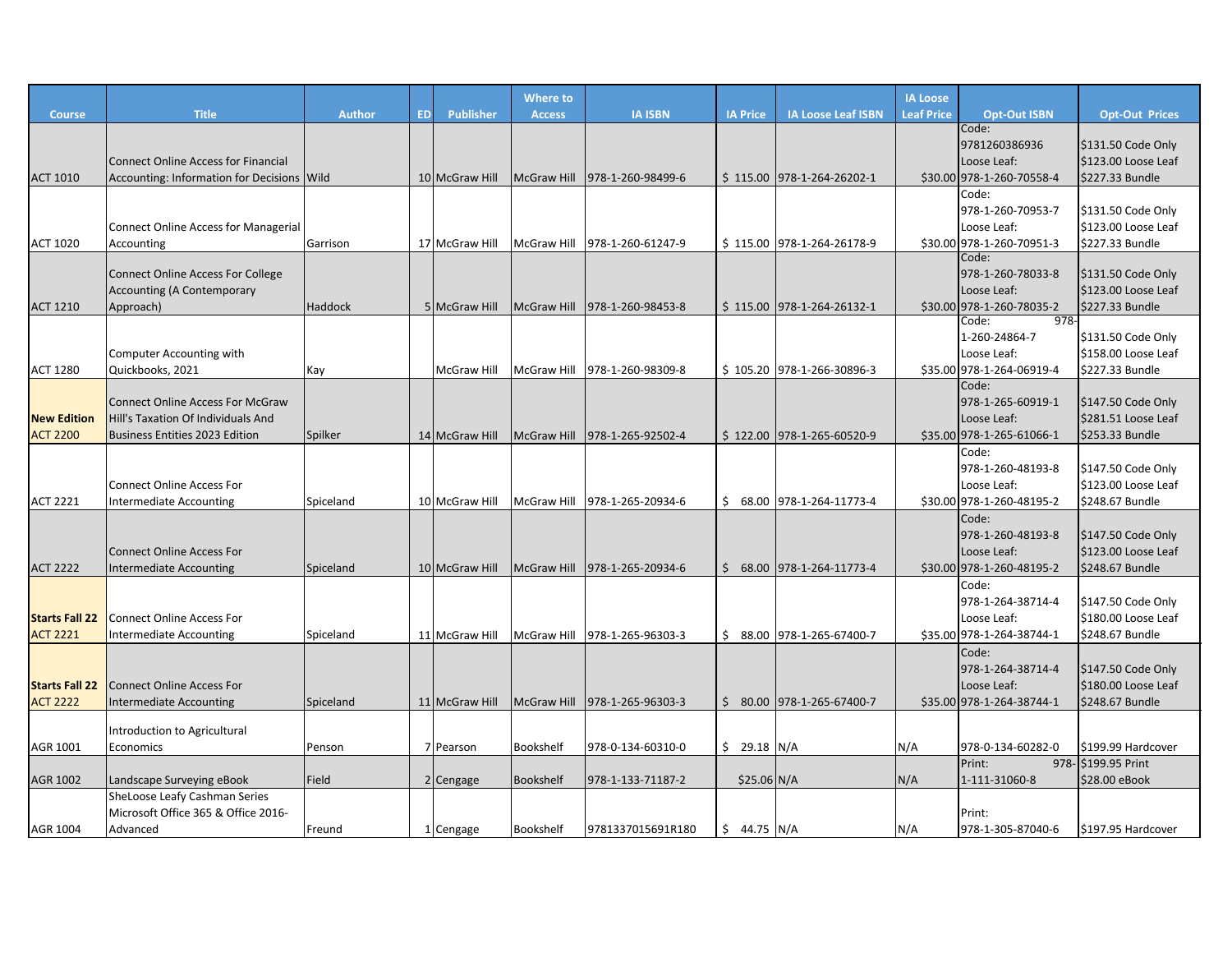|                       |                                                     |              |           |                            | <b>Where to</b>    |                   |                 |                           | <b>IA Loose</b>   |                           |                              |
|-----------------------|-----------------------------------------------------|--------------|-----------|----------------------------|--------------------|-------------------|-----------------|---------------------------|-------------------|---------------------------|------------------------------|
| <b>Course</b>         | <b>Title</b>                                        | Author       | <b>ED</b> | <b>Publisher</b>           | <b>Access</b>      | <b>IA ISBN</b>    | <b>IA Price</b> | <b>IA Loose Leaf ISBN</b> | <b>Leaf Price</b> | <b>Opt-Out ISBN</b>       | <b>Opt-Out Prices</b>        |
|                       | <b>Elements Of The Nature And</b>                   |              |           |                            |                    |                   |                 |                           |                   | Print:<br>$978 -$         | \$185.65 Text                |
| AGR 1005              | Properties Of Soils- eBook                          | Brady        |           | 4 Pearson                  | <b>Bookshelf</b>   | 978-0-133-57581-1 | $$29.18$ N/A    |                           | N/A               | 0-13325459-4              | \$44.99 eBook                |
|                       | <b>Principals Of Agribusiness</b>                   |              |           |                            |                    |                   |                 |                           |                   | Print:                    | \$51.00 Print (Used)         |
| AGR 1200              | Management- eBook                                   | Beierlein    |           | 5 Waveland Pres Bookshelf  |                    | 978-1-478-60186-1 | \$36.00 N/A     |                           | N/A               | 978-1-478-60566-9         | \$53.22 eBook                |
|                       | Financial Management In Agriculture-                |              |           |                            |                    |                   |                 |                           |                   | Print:<br>978-            | \$159.99 Text                |
| <b>AGR 1207</b>       | eBook                                               | <b>Barry</b> |           | 7 Pearson                  | Bookshelf          | 978-0-133-00366-6 | $$29.18$ N/A    |                           | N/A               | 0-135-03759-1             | \$44.99 eBook                |
|                       | <b>Principals Of Agribusiness</b>                   |              |           |                            |                    |                   |                 |                           |                   | Print:                    | \$51.00 Print (Used)         |
| AGR 1208              | Management- eBook                                   | Beierlein    |           | 5 Waveland Pres Bookshelf  |                    | 978-1-478-60186-1 | \$36.00 N/A     |                           | N/A               | 978-1-478-60566-9         | \$53.22 eBook                |
|                       |                                                     |              |           |                            |                    |                   |                 |                           |                   |                           |                              |
| <b>New Class</b>      | Mindtap for Sizer/Whitney's                         |              |           |                            |                    |                   |                 |                           |                   | Bundle:                   |                              |
| <b>ALH 1000</b>       | Nutrition: Concepts and Controversies Sizer/Whitney |              |           | 16 Cengage                 | Cengage            | 978-0-357-72770-6 | $$101.00$ N/A   |                           | N/A               | 978-0-357-85605-5         | <b>S325.95 Bundle</b>        |
|                       |                                                     |              |           |                            |                    |                   |                 |                           |                   | Bundle:                   |                              |
|                       | MyLab Medical Terminology with                      |              |           |                            |                    |                   |                 |                           |                   | 978-0-134-76061-2         |                              |
| <b>New Class</b>      | Pearson eText- Medical Terminology:                 |              |           |                            |                    |                   |                 |                           |                   | Code Only:                | 978- \$166.65 Bundle \$99.95 |
| <b>ALH 1001</b>       | A Living Language                                   | Fremgen      |           | 7 Pearson                  | Pearson            | 978-0-134-71347-2 | $$9.40$ N/A     |                           | N/A               | 0-134-71347-2             | Code Only                    |
|                       |                                                     |              |           |                            |                    |                   |                 |                           |                   | Code:                     |                              |
|                       |                                                     |              |           |                            |                    |                   |                 |                           |                   | 978-1-319-25049-2         |                              |
|                       | Launchpad for the Developing Person                 |              |           |                            |                    |                   |                 |                           |                   | Loose Leaf:               | \$100.00 Code Only           |
| <b>ALH 1002</b>       | through the Lifespan                                | Berger       |           | 11 MacMillan               | MacMillan          | 978-1-319-25048-5 |                 | \$92.00 978-1-319-37842-4 |                   | \$20.00 978-1-319-25052-2 | \$137.99 Loose Leaf          |
|                       |                                                     |              |           |                            |                    |                   |                 |                           |                   |                           |                              |
|                       |                                                     |              |           |                            |                    |                   |                 |                           |                   |                           |                              |
| <b>Starts Fall 22</b> |                                                     |              |           |                            |                    |                   |                 | Rental Available in       |                   | Rental Available in       |                              |
| <b>ART 1000</b>       | Art History, Volume 1                               | Stockstad    |           | 6 Pearson                  | Bookshelf          | 978-0-134-48525-6 | \$29.00         | store                     | \$28/\$48         | store                     | \$28/\$48                    |
|                       |                                                     |              |           |                            |                    |                   |                 |                           |                   |                           |                              |
|                       |                                                     |              |           |                            |                    |                   |                 |                           |                   |                           |                              |
| <b>Starts Fall 22</b> |                                                     |              |           |                            |                    |                   |                 |                           |                   |                           |                              |
| <b>ATO 1220</b>       | Auto Electricity & Electronics                      | Duffy        |           | 7 Goodheart Will Bookshelf |                    | 978-1-685-84174-4 | $$70.56$ N/A    |                           | N/A               | 978-1-645-64073-8         | 99.96 Print Text             |
|                       |                                                     |              |           |                            |                    |                   |                 |                           |                   | $978-1$<br>Code:          |                              |
|                       | <b>Connect Online Access for</b>                    |              |           |                            |                    |                   |                 |                           |                   | 260-48627-8 Loose         | \$86.00 Code Only            |
|                       | Environmental Science: A Global                     |              |           |                            |                    |                   |                 |                           |                   | Leaf:<br>$978 - 1 -$      | \$130.66 Loose Leaf          |
| <b>BIO 1000</b>       | Concern                                             | Cunningham   |           | 15 McGraw Hill             | McGraw Hill        | 978-1-260-98621-1 |                 | \$76.00 978-1-264-26219-9 |                   | \$35.00 260-48624-7       | \$148.00 Bundle              |
|                       |                                                     |              |           |                            |                    |                   |                 |                           |                   | Code:<br>978-             |                              |
|                       |                                                     |              |           |                            |                    |                   |                 |                           |                   | 1-260-77999-8             | \$90.00 Code Only            |
|                       | <b>Connect Online Access for Essentials</b>         |              |           |                            |                    |                   |                 |                           |                   | Loose Leaf:               | \$130.66 Loose Leaf          |
| <b>BIO 1001</b>       | of Biology                                          | Mader        |           | 6 McGraw Hill              | <b>McGraw Hill</b> | 978-1-260-98594-8 |                 | \$79.00 978-1-264-26054-6 |                   | \$25.00 978-1-260-78001-7 | \$153.33 Bundle              |
|                       |                                                     |              |           |                            |                    |                   |                 |                           |                   | 978-<br>Code:             |                              |
|                       |                                                     |              |           |                            |                    |                   |                 |                           |                   | 1-260-77999-8             | \$90.00 Code Only            |
|                       | <b>Connect Online Access for Essentials</b>         |              |           |                            |                    |                   |                 |                           |                   | Loose Leaf:               | \$130.66 Loose Leaf          |
| <b>BIO 1002</b>       | of Biology                                          | Mader        |           | 6 McGraw Hill              | <b>McGraw Hill</b> | 978-1-260-98594-8 |                 | 978-1-264-26054-6         |                   | \$25.00 978-1-260-78001-7 | \$153.33 Bundle              |
|                       |                                                     |              |           |                            |                    |                   |                 |                           |                   |                           |                              |
|                       |                                                     |              |           |                            |                    |                   |                 |                           |                   |                           |                              |
|                       | The Story of Life: Great Discoveries in             |              |           |                            |                    |                   |                 |                           |                   | Print:                    |                              |
| <b>BIO 1003</b>       | <b>Biology</b>                                      | Carroll      |           | 1 WW Norton                | Bookshelf          | 978-0-393-68052-2 | $$13.50$ N/A    |                           | N/A               | 978-0-393-63156-2         | \$32.50 Print                |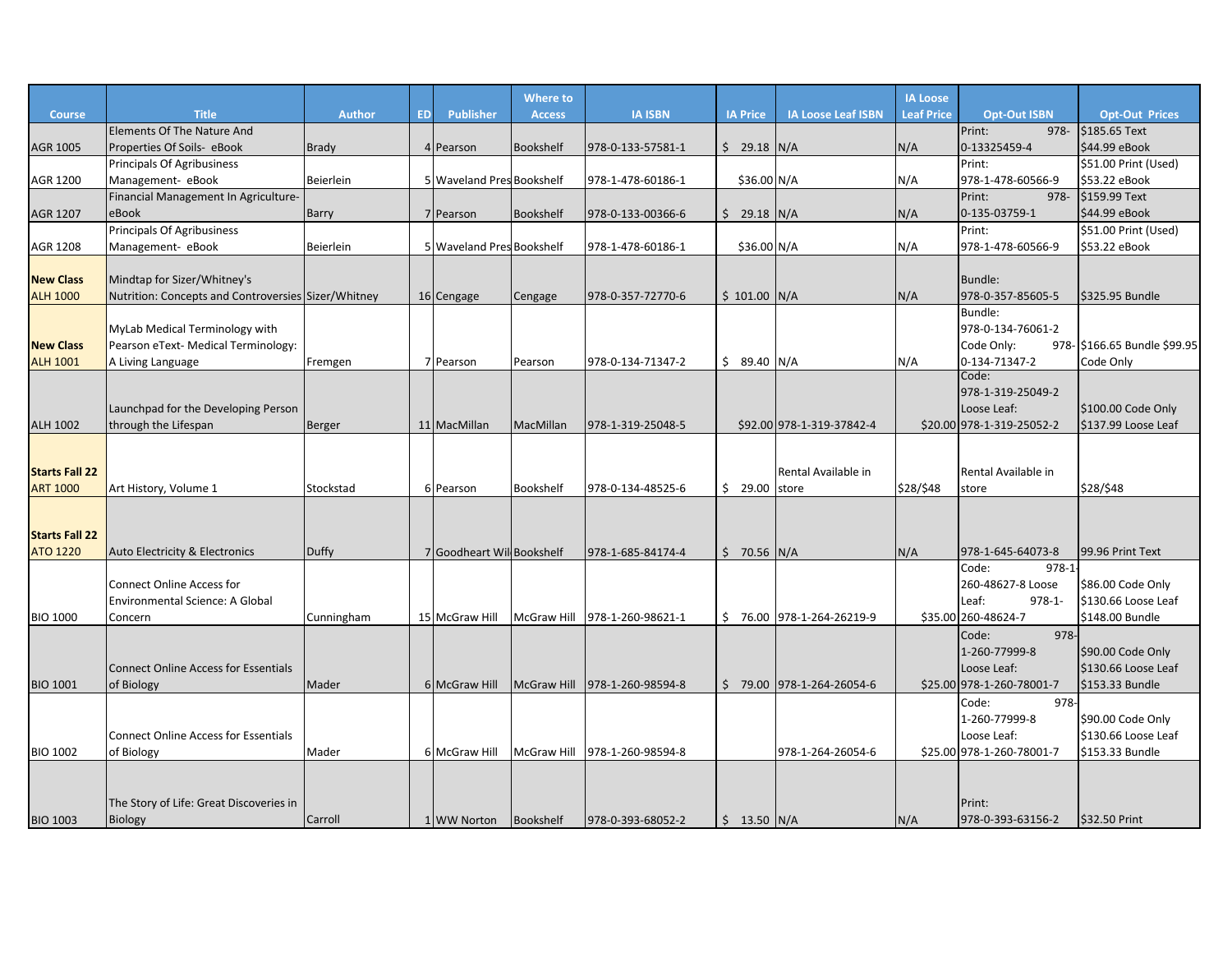|                       |                                             |               |           |                | <b>Where to</b>    |                               |    |                 |                            | <b>IA Loose</b>   |                                       |                            |
|-----------------------|---------------------------------------------|---------------|-----------|----------------|--------------------|-------------------------------|----|-----------------|----------------------------|-------------------|---------------------------------------|----------------------------|
| <b>Course</b>         | <b>Title</b>                                | <b>Author</b> | <b>ED</b> | Publisher      | <b>Access</b>      | <b>IA ISBN</b>                |    | <b>IA Price</b> | <b>IA Loose Leaf ISBN</b>  | <b>Leaf Price</b> | <b>Opt-Out ISBN</b>                   | <b>Opt-Out Prices</b>      |
|                       |                                             |               |           |                |                    |                               |    |                 |                            |                   | Code:                                 |                            |
|                       |                                             |               |           |                |                    |                               |    |                 |                            |                   | 978-1-260-47082-6                     | \$135.00 Code Only         |
|                       | <b>Connect Online Access for</b>            |               |           |                |                    |                               |    |                 |                            |                   | Loose Leaf:                           | \$164.00 Loose Leaf        |
| <b>BIO 1003</b>       | <b>Understanding Biology</b>                | Mason         |           | 3 McGraw Hill  | <b>McGraw Hill</b> | 978-1-264-0318-2              |    |                 | \$76.00 978-1-264-26186-4  |                   | \$35.00 978-1-260-47085-7             | \$232.00 Bundle            |
|                       |                                             |               |           |                |                    |                               |    |                 |                            |                   | Code:                                 |                            |
|                       |                                             |               |           |                |                    |                               |    |                 |                            |                   | 978-1-260-47082-6                     | \$135.00 Code Only         |
|                       | <b>Connect Online Access for</b>            |               |           |                |                    |                               |    |                 |                            |                   | Loose Leaf:                           | \$164.00 Loose Leaf        |
| <b>BIO 1004</b>       | <b>Understanding Biology</b>                | Mason         |           | 3 McGraw Hill  |                    | McGraw Hill 978-1-264-0318-2  |    |                 | $$76.00$ 978-1-264-26186-4 |                   | \$35.00 978-1-260-47085-7             | \$232.00 Bundle            |
|                       |                                             |               |           |                |                    |                               |    |                 |                            |                   | 978-<br>Code:                         |                            |
|                       |                                             |               |           |                |                    |                               |    |                 |                            |                   | 1-264-13126-6 Loose \$95.00 Code Only |                            |
|                       | <b>Connect Online Access for Essentials</b> |               |           |                |                    |                               |    |                 |                            |                   | Leaf:                                 | 978-1-\$130.66 Loose Leaf  |
| <b>BIO 1007</b>       | of Anatomy and Physiology                   | VanPutte      |           | 11 McGraw Hill | <b>McGraw Hill</b> | 978-1-265-16986-2             | Ŝ. |                 | 72.00 978-1-264-26186-4    |                   | \$35.00 264-13127-3<br>978-<br>Code:  | \$160.00 Bundle            |
|                       |                                             |               |           |                |                    |                               |    |                 |                            |                   | 1-264-13126-6 Loose                   | \$95.00 Code Only          |
|                       | <b>Connect Online Access for Essentials</b> |               |           |                |                    |                               |    |                 |                            |                   | Leaf:                                 | 978-1- \$130.66 Loose Leaf |
| <b>BIO 1008</b>       | of Anatomy and Physiology                   | VanPutte      |           | 11 McGraw Hill | <b>McGraw Hill</b> | 978-1-265-16986-2             |    |                 | $$72.00$ 978-1-266-34568-5 |                   | \$35.00 264-13127-3                   | \$160.00 Bundle            |
|                       |                                             |               |           |                |                    |                               |    |                 |                            |                   | 978-<br>Code:                         |                            |
|                       |                                             |               |           |                |                    |                               |    |                 |                            |                   | 1-260-45125-2 Loose \$95.00 Code Only |                            |
|                       | <b>Connect Online Access for</b>            |               |           |                |                    |                               |    |                 |                            |                   | Leaf:                                 | 978- \$130.66 Loose Leaf   |
| <b>BIO 1009</b>       | Microbiology: A Systemic Approach           | Cowan         |           | 6 McGraw Hill  | McGraw Hill        | 978-1-264-73661-4             | Ś. |                 | 84.00 978-1-264-26162-8    |                   | \$35.00 1-260-45119-1                 | \$160.00 Bundle            |
|                       |                                             |               |           |                |                    |                               |    |                 |                            |                   |                                       |                            |
|                       |                                             |               |           |                |                    |                               |    |                 |                            |                   |                                       |                            |
| <b>Starts Fall 22</b> | The Legal Environment of Business:          |               |           |                |                    |                               |    |                 |                            |                   | Print:                                |                            |
| <b>BUL 2000</b>       | <b>Text and Cases</b>                       | Cross         |           | 11 Cengage     | Bookshelf          | 978-0-357-12986-9             |    | \$42.00         | N/A                        | N/A               | 978-0-357-12976-0                     | \$255.95 Print             |
| <b>BUS 1010</b>       | <b>Contemporary Business</b>                | Boone         |           | 18 Wiley       | Bookshelf          | 978-1-119-49811-7             |    | \$43.00 N/A     |                            | N/A               |                                       | \$45.00 eBook Rental       |
|                       |                                             |               |           |                |                    |                               |    |                 |                            |                   | Loose Leaf:                           |                            |
|                       |                                             |               |           |                |                    |                               |    |                 |                            |                   | 978-1-265-42566-1                     |                            |
| <b>New Edition</b>    | <b>Practical Business Math Procedures-</b>  |               |           |                |                    |                               |    |                 |                            |                   | eBook:                                | \$130.67 Loose Leaf        |
| <b>BUS 1230</b>       | eBook                                       | Slater        |           | 14 McGraw Hill | Bookshelf          | 978-1-266-16302-9             |    |                 | $$41.00$ 978-1-265-62456-9 |                   | \$25.00 978-1-266-34089-5             | \$50.00 eBook              |
|                       |                                             |               |           |                |                    |                               |    |                 |                            |                   |                                       | \$124.99 Cengage           |
|                       |                                             |               |           |                |                    |                               |    |                 |                            |                   |                                       | Unlimited-cheaper          |
| <b>Starts Fall 22</b> | OWLV2 with eBook for Brown's                |               |           |                |                    |                               |    |                 |                            |                   | Cengage Unlimited:                    | than actual title (4       |
| <b>CHM 2002</b>       | <b>Organic Chemistry</b>                    | Brown         |           | 8 Cengage      | Cengage            | 978-1-305-58245-3             |    | \$113.00        | N/A                        | N/A               | 978-0-357-70000-6<br>Code:            | months)                    |
|                       | Connect with Learnsmart for                 |               |           |                |                    |                               |    |                 |                            |                   | 978-1-260-04788-2                     |                            |
| <b>Starts Fall 22</b> | Fitzpatrick: Machining and CNC              |               |           |                |                    |                               |    |                 |                            |                   | Loose Leaf:                           | \$99.75 Code               |
| <b>CNC 1200</b>       | Technology                                  | Fitzpatrick   |           | 4 McGraw Hill  |                    | McGraw Hill 978-1-260-04788-2 |    |                 | \$ 84.00 978-1-264-11703-1 |                   | \$25.00 978-1-260-04785-1             | \$141.11 Loose Leaf        |
|                       |                                             |               |           |                |                    |                               |    |                 |                            |                   | Code:                                 |                            |
|                       | Connect with Learnsmart for                 |               |           |                |                    |                               |    |                 |                            |                   | 978-1-260-04788-2                     |                            |
| <b>Starts Fall 22</b> | Fitzpatrick: Machining and CNC              |               |           |                |                    |                               |    |                 |                            |                   | Loose Leaf:                           | \$99.75 Code               |
| <b>CNC 1200</b>       | Technology                                  | Fitzpatrick   |           | 4 McGraw Hill  |                    | McGraw Hill 978-1-260-04788-2 |    |                 | \$ 84.00 978-1-264-11703-1 |                   | \$25.00 978-1-260-04785-1             | \$141.11 Loose Leaf        |
|                       |                                             |               |           |                |                    |                               |    |                 |                            |                   | Code:                                 |                            |
|                       | Connect with Learnsmart for                 |               |           |                |                    |                               |    |                 |                            |                   | 978-1-260-04788-2                     |                            |
| <b>Starts Fall 22</b> | Fitzpatrick: Machining and CNC              |               |           |                |                    |                               |    |                 |                            |                   | Loose Leaf:                           | \$99.75 Code               |
| <b>CNC 1200</b>       | Technology                                  | Fitzpatrick   |           | 4 McGraw Hill  |                    | McGraw Hill 978-1-260-04788-2 | \$ |                 | 84.00 978-1-264-11703-1    |                   | \$25.00 978-1-260-04785-1             | \$141.11 Loose Leaf        |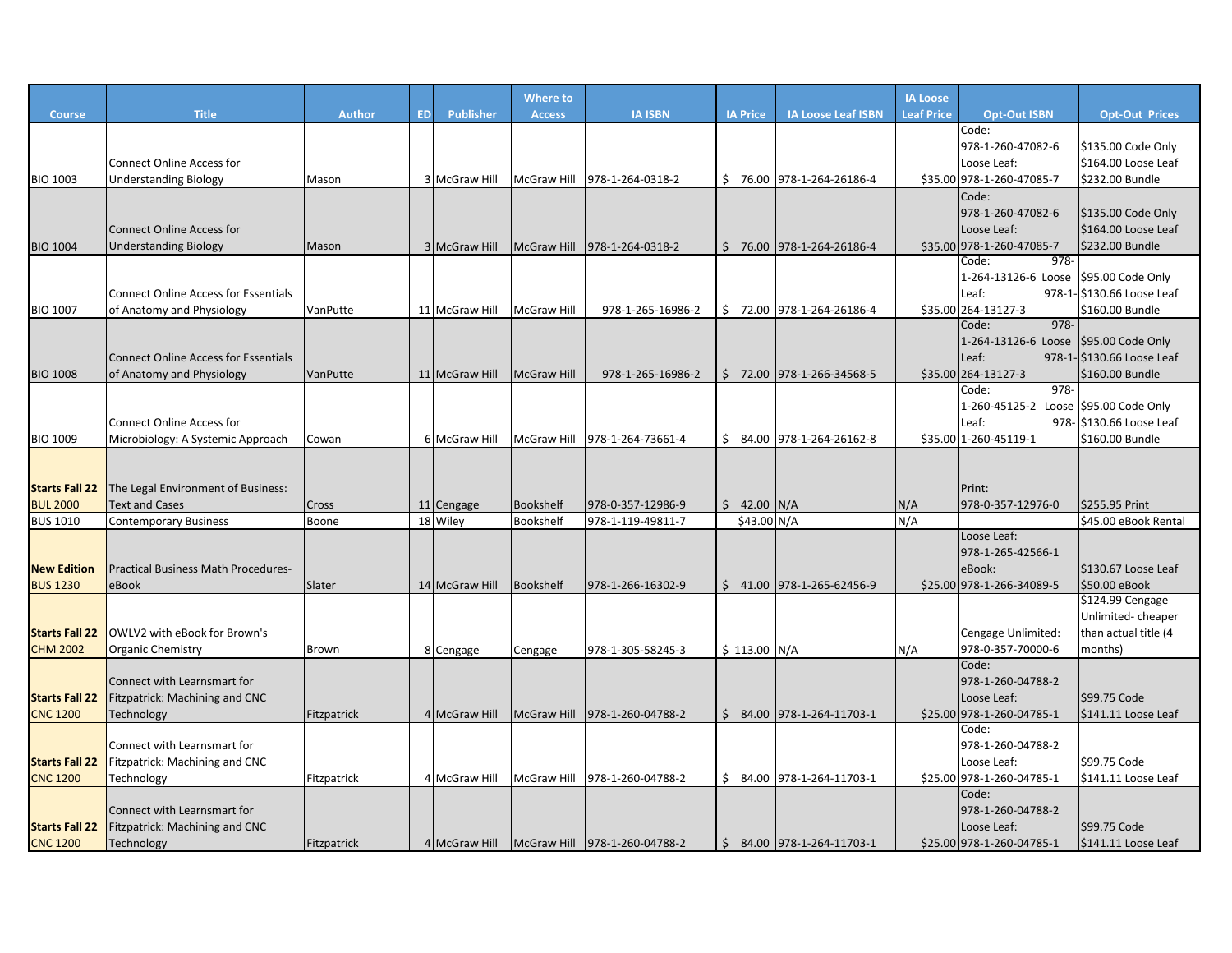|                                          |                                              |                          |                               | <b>Where to</b>    |                   |                 |                            | <b>IA Loose</b>   |                                          |                                     |
|------------------------------------------|----------------------------------------------|--------------------------|-------------------------------|--------------------|-------------------|-----------------|----------------------------|-------------------|------------------------------------------|-------------------------------------|
| <b>Course</b>                            | <b>Title</b>                                 | <b>Author</b>            | <b>ED</b><br><b>Publisher</b> | <b>Access</b>      | <b>IA ISBN</b>    | <b>IA Price</b> | <b>IA Loose Leaf ISBN</b>  | <b>Leaf Price</b> | <b>Opt-Out ISBN</b>                      | <b>Opt-Out Prices</b>               |
|                                          |                                              |                          |                               |                    |                   |                 |                            |                   | Code:                                    |                                     |
|                                          | Connect with Learnsmart for                  |                          |                               |                    |                   |                 |                            |                   | 978-1-260-04788-2                        |                                     |
| <b>Starts Fall 22</b><br><b>CNC 1200</b> | Fitzpatrick: Machining and CNC               | Fitzpatrick              | 4 McGraw Hill                 | <b>McGraw Hill</b> | 978-1-260-04788-2 |                 | $$84.00$ 978-1-264-11703-1 |                   | Loose Leaf:<br>\$25.00 978-1-260-04785-1 | \$99.75 Code<br>\$141.11 Loose Leaf |
|                                          | Technology                                   |                          |                               |                    |                   |                 |                            |                   |                                          |                                     |
|                                          |                                              |                          |                               |                    |                   |                 |                            |                   | 978-<br>Code:                            |                                     |
|                                          |                                              |                          |                               |                    |                   |                 |                            |                   | 0-135-20252-4 Text:                      | \$93.32 Code                        |
| CRJ 1000                                 | REVEL for CJ 2019                            | Fagin                    | 1 Pearson                     | Pearson            | 978-0-135-20252-4 |                 | $$64.71$ 978-0-135-20246-3 |                   | \$20.00 978-0-135-20217-3                | \$106.65 Text                       |
|                                          |                                              |                          |                               |                    |                   |                 |                            |                   | Code:                                    |                                     |
|                                          |                                              |                          |                               |                    |                   |                 |                            |                   | 978-0-135-81681-3                        |                                     |
|                                          |                                              |                          |                               |                    |                   |                 |                            |                   | Text:                                    | \$93.32 Code                        |
| CRJ 1030                                 | <b>REVEL for Juvenile Delinguency</b>        | <b>BartoLoose Leafas</b> | 3 Pearson                     | Pearson            | 978-0-134-54910-1 |                 | $$75.28$ 978-0-134-54914-9 |                   | \$20.00 978-0-134-54866-1                | \$133.32 Text                       |
| <b>New Text</b>                          | <b>REVEL for Policing in America:</b>        |                          |                               |                    |                   |                 |                            |                   | Code:                                    |                                     |
| <b>CRJ 1210</b>                          | <b>Challenges and Best Practices</b>         | Peak                     | 10 Pearson                    | Pearson            | 978-0-135-81621-9 | $$75.28$ N/A    |                            | N/A               | 978-0-135-81621-9                        | \$93.32 Code                        |
|                                          |                                              |                          |                               |                    |                   |                 |                            |                   |                                          |                                     |
|                                          |                                              |                          |                               |                    |                   |                 |                            |                   | 978-<br>Code:                            |                                     |
|                                          |                                              |                          |                               |                    |                   |                 |                            |                   | 0-135-77999-6 Text:                      | \$93.32 Code                        |
| CRJ 2010                                 | REVEL for Criminal Investigation             | Lyman                    | 3 Pearson                     | Pearson            | 978-0-134-55988-9 |                 | $$75.28$ 978-0-134-55987-2 |                   | \$20.00 978-0-134-54868-5                | \$133.32 Text                       |
|                                          |                                              |                          |                               |                    |                   |                 |                            |                   | Code:<br>978-0-134-57430-1               |                                     |
|                                          |                                              |                          |                               |                    |                   |                 |                            |                   | Text:                                    | \$93.32 Code                        |
| <b>CRJ 2030</b>                          | <b>REVEL for Criminal Procedure</b>          | WorraLoose Leaf          | 3 Pearson                     | Pearson            | 978-0-134-57430-1 |                 | $$64.71$ 978-0-134-57434-9 |                   | \$20.00 978-0-134-54865-4                | \$133.32 Text                       |
| <b>Starts Fall 22</b>                    |                                              |                          |                               |                    |                   |                 |                            |                   | Text:                                    |                                     |
| <b>CSC 2203</b>                          | Ethics in Information Technology             | Reynolds                 | 6 Cengage                     | Bookshelf          | 978-1-337-68174-2 | $$42.00$ N/A    |                            | N/A               | 978-1-337-40587-4                        | \$109.95 Text                       |
|                                          |                                              |                          |                               |                    |                   |                 |                            |                   | Loose Leaf:                              |                                     |
| <b>CSI 1002</b>                          | Microsoft Office 2019 In Practice            | NordeLoose Leaf          | 1 McGraw Hill                 | <b>McGraw Hill</b> | 978-1-264-24553-6 |                 | \$121.00 978-1-264-11725-3 |                   | \$35.00 978-1-260-81853-6                | \$142 Loose Leaf                    |
|                                          | MindTap for Office Technology for            |                          |                               |                    |                   |                 |                            |                   |                                          |                                     |
|                                          | Rankin/Shumack's the Administrative          |                          |                               |                    |                   |                 |                            |                   |                                          |                                     |
|                                          | Professional: Technology &                   |                          |                               |                    |                   |                 |                            |                   | Bundle:                                  |                                     |
| <b>CSM 2240</b>                          | Procedures                                   | Rankin                   | 15 Cengage                    | Cengage            | 978-1-305-58120-3 | $$119.00$ N/A   |                            | N/A               | 978-1-305-58119-7                        | \$152.00 Bundle                     |
|                                          | MindTap for                                  |                          |                               |                    |                   |                 |                            |                   |                                          |                                     |
|                                          | Cable/Freund/Monk/Sebok/Starks/Ve            |                          |                               |                    |                   |                 |                            |                   |                                          |                                     |
|                                          | rmatt's The Shelly Cashman Series            | Cable, Et. ALoose        |                               |                    |                   |                 |                            |                   | Bundle:                                  |                                     |
| CSO 1202                                 | CoLoose Leafection, 1st Edition              | Leaf                     | 1 Cengage                     | Cengage            | 978-0-357-02622-9 | $$107.00$ N/A   |                            | N/A               | 978-1-337-39130-6                        | \$126.00 Bundle                     |
|                                          |                                              |                          |                               |                    |                   |                 |                            |                   | Loose Leaf:                              |                                     |
| CSP 1203                                 | Microsoft Office 2019 In Practice            | Nordell                  | 1 McGraw Hill                 | McGraw Hill        | 978-1-264-24553-6 |                 | \$114.00 978-1-264-11725-3 |                   | \$35.00 978-1-260-81853-6                | \$142 Loose Leaf                    |
|                                          |                                              |                          |                               |                    |                   |                 |                            |                   | Loose Leaf:                              |                                     |
| <b>CSP 1210</b>                          | Microsoft Office 2019 In Practice            | Nordell                  | 1 McGraw Hill                 | <b>McGraw Hill</b> | 978-1-265-20962-9 |                 | $$57.00$ 978-1-264-11725-3 |                   | \$35.00 978-1-260-81853-6                | \$142 Loose Leaf                    |
| <b>New Class</b>                         |                                              |                          |                               |                    |                   |                 |                            |                   |                                          |                                     |
| <b>CSP 2201</b>                          | <b>Effective Help Desk Specialist Skills</b> | Darril Gibson            | 1 Pearson                     | <b>Bookshelf</b>   | 978-0-133-57185-1 | $$32.94$ N/A    |                            | N/A               |                                          |                                     |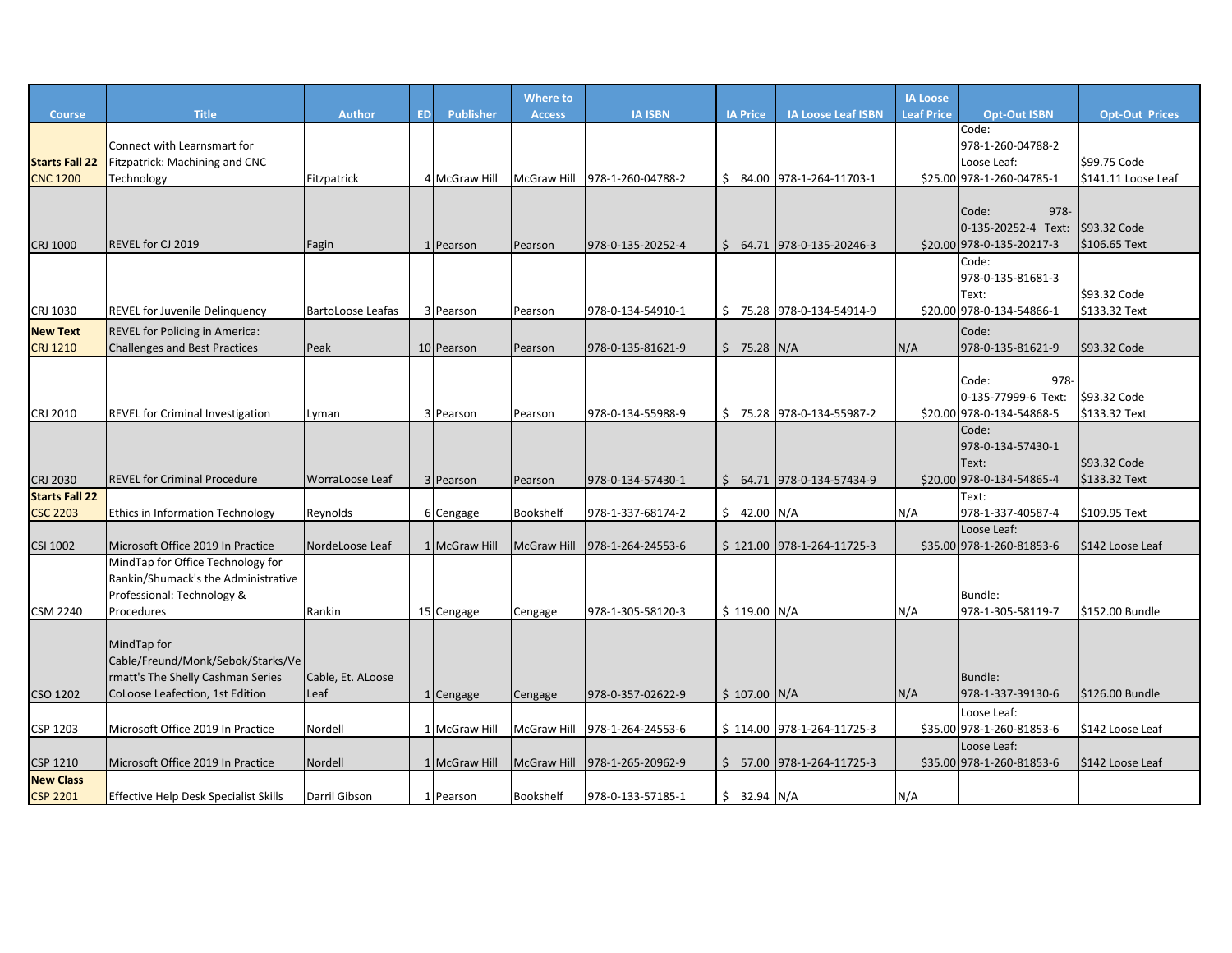|                    |                                           |                |           |                  | Where to           |                   |                 |                           | <b>IA Loose</b>   |                                        |                                |
|--------------------|-------------------------------------------|----------------|-----------|------------------|--------------------|-------------------|-----------------|---------------------------|-------------------|----------------------------------------|--------------------------------|
| <b>Course</b>      | <b>Title</b>                              | <b>Author</b>  | <b>ED</b> | <b>Publisher</b> | <b>Access</b>      | <b>IA ISBN</b>    | <b>IA Price</b> | <b>IA Loose Leaf ISBN</b> | <b>Leaf Price</b> | <b>Opt-Out ISBN</b>                    | <b>Opt-Out Prices</b>          |
|                    | SIMnet for Office, Word, Excel, and       |                |           |                  |                    |                   |                 |                           |                   |                                        |                                |
|                    | Access 365/2019 Complete, Nordell         |                |           |                  |                    |                   |                 |                           |                   |                                        |                                |
|                    | SIMbooks, Office Suite Registration       |                |           |                  |                    |                   |                 |                           |                   |                                        |                                |
|                    | Code + Three Single Module                |                |           |                  |                    |                   |                 |                           |                   | 978-<br>Code:                          |                                |
| <b>CSP 2203</b>    | <b>Registration Code</b>                  | Nordell        |           | 1 McGraw Hill    | <b>McGraw Hill</b> | 978-1-264-24566-6 | $$132.00$ N/A   |                           | N/A               | 1-260-81883-3                          | 135 Code Only                  |
|                    | SIMnet for Office, Word, Excel, and       |                |           |                  |                    |                   |                 |                           |                   |                                        |                                |
|                    | Access 365/2019 Complete,                 |                |           |                  |                    |                   |                 |                           |                   |                                        |                                |
|                    | NordellSIMbooks, Office Suite             |                |           |                  |                    |                   |                 |                           |                   |                                        |                                |
|                    | Registration Code + Three Single          |                |           |                  |                    |                   |                 |                           |                   | Code:                                  |                                |
| <b>CSP 2204</b>    | <b>Module Registration Code</b>           | Nordell        |           | 1 McGraw Hill    | McGraw Hill        | 978-1-264-24583-3 | $$132.00$ N/A   |                           | N/A               | 978-1-260-81844-4                      | \$137 Code Only                |
| <b>New Class</b>   |                                           |                |           |                  |                    |                   |                 |                           |                   |                                        |                                |
| <b>CSS 2200</b>    | Microsoft Excel for Accounting            | Weinstein      |           | Labyrinth        | Labyrinth          | 978-0-64-061310-V | \$42.00         |                           |                   |                                        |                                |
| <b>DLA 1200</b>    | Cengage Unlimited eBooks                  | Cengage        |           | 1 Cengage        | Cengage            | 978-0-357-69333-9 | \$69.99 N/A     |                           | N/A               | See Dental Reference Sheet for Opt Out |                                |
| <b>New Edition</b> |                                           |                |           |                  |                    |                   |                 |                           |                   | Print:                                 | \$86.99 Print                  |
| <b>DLA 1201</b>    | Dental Materials- eBook                   | Hatrick        |           | 4 Elsevier       | Bookshelf          | 978-0-323-29454-6 | $$49.00\,N/A$   |                           | N/A               | 978-0-323-59658-9                      | \$68.99 eBook                  |
| <b>New Edition</b> |                                           |                |           |                  |                    |                   |                 |                           |                   | Print:                                 | 978- \$58.99 Print             |
| <b>DLA 1203</b>    | Dental Instruments- eBook                 | Bartolomucci   |           | 7 Elsevier       | Bookshelf          | 978-0-323-67352-5 | \$33.00 N/A     |                           | N/A               | 0-323-67243-6                          | \$46.99 eBook                  |
| <b>New Edition</b> | Dental Radiology: Principals and          |                |           |                  |                    |                   |                 |                           |                   | Print:                                 | 978- \$95.99 Print             |
| <b>DLA 1204</b>    | Techniques-eBook                          | lannucci       |           | 6 Elsevier       | Bookshelf          | 978-0-323-69551-0 | \$54.00 N/A     |                           | N/A               | 0-323-69551-0                          | \$75.99 eBook                  |
|                    | <b>Effective Communication for Health</b> |                |           |                  |                    |                   |                 |                           |                   |                                        |                                |
| <b>DLA 1206</b>    | Professionals                             | Elsevier       |           | 2 Elsevier       | Bookshelf          | 9781455773855R180 | $$25.58$ N/A    |                           | N/A               |                                        |                                |
|                    | Infection Control and Management of       |                |           |                  |                    |                   |                 |                           |                   |                                        |                                |
| <b>New Edition</b> | Hazardous Materials for the Dental        |                |           |                  |                    |                   |                 |                           |                   | Print:                                 | \$74.99 Print                  |
| <b>DLA 1209</b>    | Team-eBook                                | Miller         |           | 7 Elsevier       | Bookshelf          | 978-0-323-76493-3 | \$42.00 N/A     |                           | N/A               | 978-0-323-76404-9                      | \$59.99 eBook                  |
| <b>New Edition</b> | Practice Management for the Dental        |                |           |                  |                    |                   |                 |                           |                   | Print:                                 | \$94.95 Print                  |
| <b>DLA 1216</b>    | Team- eBook                               | Finkbeiner     |           | 9 Elsevier       | Bookshelf          | 978-0-323-59766-1 | \$72.00 N/A     |                           | N/A               | 978-0-323-59765-4                      | \$74.99 eBook                  |
|                    | <b>Student Workbook for Practice</b>      |                |           |                  |                    |                   |                 |                           |                   |                                        |                                |
| <b>New Edition</b> | Management for the Dental Team-           |                |           |                  |                    |                   |                 |                           |                   | Print:                                 | <b>S35.95 Print</b><br>\$27.99 |
| <b>DLA 1216</b>    | eBook                                     | Finkbeiner     |           | 9 Elsevier       | Bookshelf          | 978-0-323-59787-6 | \$20.00 N/A     |                           | N/A               | 978-0-323-60828-2                      | eBook                          |
|                    |                                           |                |           |                  |                    |                   |                 |                           |                   | Print:                                 | \$80.00 Print                  |
| <b>DLA 2201</b>    | Dental Materials- eBook                   | Hatrick        |           | 3 Elsevier       | Bookshelf          | 978-0-323-29454-6 | \$44.50 N/A     |                           | N/A               | 978-1-4557-7385-5                      | \$63.95 eBook                  |
|                    | Dental Assistaing: A Comprehensive        |                |           |                  |                    |                   |                 |                           |                   |                                        |                                |
| <b>DLA 2203</b>    | Approach                                  | Phinney        |           | 5 Cengage        | <b>Bookshelf</b>   | 9781337514972R180 | $$40.28$ N/A    |                           | N/A               |                                        |                                |
|                    | Dental Assisting: A Comprehensive         |                |           |                  |                    |                   |                 |                           |                   |                                        |                                |
| <b>DLA 2203</b>    | Approach-Workbook                         | Phinney        |           | 5 Cengage        | Bookshelf          | 9781337669825R180 | $$40.28$ N/A    |                           | N/A               |                                        |                                |
|                    | Applied Pharmacology for the Dental       |                |           |                  |                    |                   |                 |                           |                   |                                        |                                |
| <b>DLA 2210</b>    | Hygienist E-Book                          | <b>Haveles</b> |           | 8 Elsevier       | Bookshelf          | 978-0-323-59509-4 | $$46.59$ N/A    |                           | N/A               |                                        |                                |
|                    | Oral Pathology for the Dental             |                |           |                  |                    |                   |                 |                           |                   |                                        |                                |
| <b>DLA 2220</b>    | Hygienist                                 | Ibsen          |           | 7 Elsevier       | Bookshelf          | 978-0-323-40062-6 | $$63.53$ N/A    |                           | N/A               |                                        |                                |
|                    | Home, School, & Community                 |                |           |                  |                    |                   |                 |                           |                   | Print Bundle:                          | 978- \$99.95 Bundle            |
| <b>ECE 1027</b>    | Relations- eBook                          | Gestwicki      |           | 9 Cengage        | Bookshelf          | 978-1-305-54496-3 | \$37.59 N/A     |                           | N/A               | 1-305-61955-5                          | \$40.00 eBook                  |
|                    |                                           |                |           |                  |                    |                   |                 |                           |                   | 978-<br>Print:                         |                                |
| <b>ECE 1201</b>    | Guidance of Young Children-eBook          | Marion         |           | 10 Pearson       | Bookshelf          | 978-0-134-74810-8 | $$32.94$ N/A    |                           | N/A               | 0-134-74815-3                          | \$79.99 Text                   |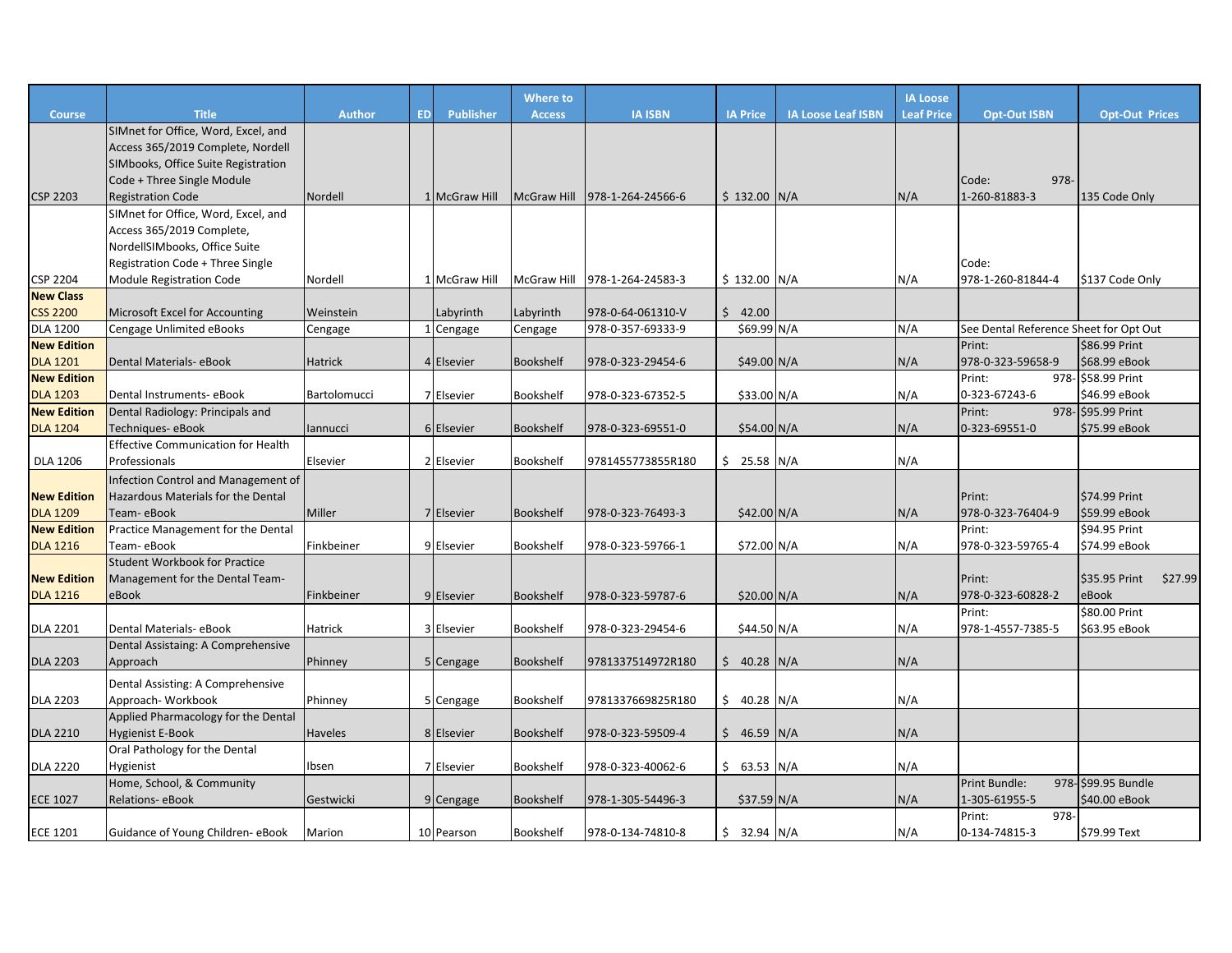|                                     |                                                        |                      |           |                  | <b>Where to</b>    |                    |                 |                              | <b>IA Loose</b>   |                               |                                     |
|-------------------------------------|--------------------------------------------------------|----------------------|-----------|------------------|--------------------|--------------------|-----------------|------------------------------|-------------------|-------------------------------|-------------------------------------|
| <b>Course</b>                       | <b>Title</b>                                           | <b>Author</b>        | <b>ED</b> | <b>Publisher</b> | <b>Access</b>      | <b>IA ISBN</b>     | <b>IA Price</b> | <b>IA Loose Leaf ISBN</b>    | <b>Leaf Price</b> | <b>Opt-Out ISBN</b>           | <b>Opt-Out Prices</b>               |
|                                     | Infants, Toddlers, & Caregivers: A                     |                      |           |                  |                    |                    |                 |                              |                   | Loose Leaf:                   |                                     |
|                                     | Curriculum of Respectful, Responsive,                  |                      |           |                  |                    |                    |                 |                              |                   | 978-1-260-83441-3             |                                     |
|                                     | Relationship-Based Care and                            |                      |           |                  |                    |                    |                 |                              |                   | eBook Rental                  | 978-\$130.66 Loose Leaf             |
| <b>ECE 1202</b>                     | <b>Education- eBook</b>                                | Menza                |           | 12 McGraw Hill   | Bookshelf          | 978-1-260-83418-5  | $$51.00$ N/A    |                              | N/A               | 1-260-23778-8                 | \$50.00 eBook Rental                |
|                                     |                                                        |                      |           |                  |                    |                    |                 |                              |                   |                               |                                     |
|                                     | Creative Activities and Curriculum for                 |                      |           |                  |                    |                    |                 |                              |                   | Print:                        | \$199.95 Print                      |
| <b>ECE 1203</b>                     | Young Children-eBook                                   | Mayesky              |           | 11 Cengage       | Bookshelf          | 978-1-285-96561-1  | \$37.00 N/A     |                              | N/A               | 978-1-285-42814-8             | \$40.00 eBook                       |
|                                     |                                                        |                      |           |                  |                    |                    |                 |                              |                   | Print:                        | \$44 Text                           |
| <b>ECE 1205</b>                     | Big Ideas of Early mathematics-eBook Erikson Institute |                      |           | 1 Pearson        | <b>Bookshelf</b>   | 978-0-133-25995-4  | $$32.00$ N/A    |                              | N/A               | 978-0-132-94697-1<br>Print:   | \$44.99 eBook<br>978- \$93.75 Print |
| <b>ECE 2005</b>                     | <b>Exceptional Learners</b>                            | Hallahan             |           | 14 Pearson       | Bookshelf          | 978-0-134-80687-7  | $$32.95$ N/A    |                              | N/A               | 0-134-80693-8                 | \$44.99 eBook                       |
|                                     | Developmentally Appropriate                            |                      |           |                  |                    |                    |                 |                              |                   |                               |                                     |
| <b>ECE 2202</b>                     | Curriculum                                             | Kostelnik            |           | 7 Pearson        | <b>Bookshelf</b>   | 978-0-134-747637   | $$29.18$ N/A    |                              | N/A               |                               |                                     |
|                                     | Developing & Administering Child                       |                      |           |                  |                    |                    |                 |                              |                   |                               |                                     |
| <b>ECE 2203</b>                     | Care & Education                                       | Dciarra              |           | 9 Pearson        | Bookshelf          | 9781305724143R180  | $$35.80$ N/A    |                              | N/A               |                               |                                     |
|                                     | Early Childhood Experiences in                         |                      |           |                  |                    |                    |                 |                              |                   | Print:                        | \$199.95 Print                      |
| <b>ECE 2208</b>                     | Language Arts: Early Literacy- eBook                   | Machado              |           | 11 Cengage       | <b>Bookshelf</b>   | 978-1-305-54477-1  | $$37.59$ N/A    |                              | N/A               | 978-1-305-08893-1             | \$40.00 eBook                       |
| <b>New Text</b>                     |                                                        |                      |           |                  |                    |                    |                 |                              |                   | Code:<br>978-                 |                                     |
| <b>ECN 1202</b>                     | Economics                                              | McConnell            |           | 22 McGraw Hill   | McGraw Hill        | 978-1-264-303337-3 | \$              | 90.00 978-1-264-26152-9      |                   | \$35.00 1-264-11234-0         | \$142.00 Code Only                  |
|                                     |                                                        |                      |           |                  |                    |                    |                 |                              |                   | 978-<br>Code:                 |                                     |
|                                     |                                                        |                      |           |                  |                    |                    |                 |                              |                   | 1-264-11170-1 Loose           | \$107.00 Code Only                  |
|                                     | <b>Connect Online Access for</b>                       |                      |           |                  |                    |                    |                 |                              |                   | Leaf:                         | 978-1-\$130.66 Loose Leaf           |
| <b>ECN 2002</b>                     | <b>Microeconomics</b>                                  | McConnell            |           | 22 McGraw Hill   | <b>McGraw Hill</b> | 978-1-264-28463-4  |                 | $$90.00$   978-1-264-26037-9 |                   | \$35.00 264-11228-9           | \$176.00 Bundle                     |
|                                     |                                                        |                      |           |                  |                    |                    |                 |                              |                   | 978-<br>Code:                 |                                     |
|                                     |                                                        |                      |           |                  |                    |                    |                 |                              |                   | 1-264-11248-7 Loose           | \$107.00 Code Only                  |
|                                     | <b>Connect Online Access for</b>                       |                      |           |                  |                    |                    |                 |                              |                   | Leaf:                         | 978-1-\$130.66 Loose Leaf           |
| <b>ECN 2003</b>                     | Macroeconomics                                         | McConnell            |           | 22 McGraw Hill   | <b>McGraw Hill</b> | 978-1-264-27366-9  |                 | $$90.00$ 978-1-264-26210-6   |                   | \$35.00 264-11230-2           | \$176.00 Bundle                     |
|                                     |                                                        |                      |           |                  |                    |                    |                 |                              |                   | 978-<br>Code:                 |                                     |
|                                     | <b>Connect Online Access for Statistical</b>           |                      |           |                  |                    |                    |                 |                              |                   | 1-260-24240-9 Loose           | \$130.00 Code Only                  |
|                                     | Techniques in Business and                             |                      |           |                  |                    |                    |                 |                              |                   | Leaf:                         | 978-1- \$164.00 Loose Leaf          |
| <b>ECN 2004</b><br><b>New Class</b> | Economics<br><b>Technical Drawing with Engineering</b> | Lind<br>Frederick E. |           | 18 McGraw Hill   | <b>McGraw Hill</b> | 978-1-260-98295-4  |                 | \$109.00 978-1-264-26176-5   |                   | \$35.00 260-78873-0<br>Print: | \$225.33 Bundle                     |
| <b>EGR 1000</b>                     | Graphics                                               | Giesecke             |           | 15 Pearson       | Bookshelf          | 978-0-134-58085-2  | $$32.94$ N/A    |                              | N/A               | 978-0-134-30641-4             | \$133.27 Print                      |
|                                     |                                                        |                      |           |                  |                    |                    |                 |                              |                   | <b>Bundle:</b>                |                                     |
|                                     |                                                        |                      |           |                  |                    |                    |                 |                              |                   | 978-1-264-09418-9             |                                     |
| <b>New Class</b>                    |                                                        |                      |           |                  |                    |                    |                 |                              |                   | Code:                         | \$97.00 Code Only                   |
| <b>ELE 1000</b>                     | Grob's Basic Electronics 13e                           | Schultz              |           | 13 McGraw Hill   | <b>McGraw Hill</b> | 978-1-260-98469-9  |                 | $$79.00$ 978-1-264-26148-2   |                   | \$35.00 978-1-260-44534-3     | \$181.33 Bundle                     |
|                                     |                                                        |                      |           |                  |                    |                    |                 |                              |                   | Bundle:                       |                                     |
|                                     |                                                        |                      |           |                  |                    |                    |                 |                              |                   | 978-1-264-09418-9             |                                     |
| <b>New Class</b>                    |                                                        |                      |           |                  |                    |                    |                 |                              |                   | Code:                         | \$97.00 Code Only                   |
| <b>ELT 1000</b>                     | Grob's Basic Electronics 13e                           | Schultz              |           | 13 McGraw Hill   | McGraw Hill        | 978-1-260-98469-9  |                 | \$79.00 978-1-264-26148-2    |                   | \$35.00 978-1-260-44534-3     | \$181.33 Bundle                     |
|                                     |                                                        |                      |           |                  |                    |                    |                 |                              |                   | <b>Bundle:</b>                |                                     |
|                                     |                                                        |                      |           |                  |                    |                    |                 |                              |                   | 978-1-266-61171-1             |                                     |
|                                     | Digital Electronics Principles and                     |                      |           |                  |                    |                    |                 |                              |                   | Code:                         | \$100.00 Code Only                  |
| <b>ELT 2204</b>                     | Applications                                           | Tokheim              |           | 9 McGraw Hill    | <b>McGraw Hill</b> | 978-1-265-62030-1  |                 | $$80.00$ 978-1-266-23539-9   |                   | \$25.00 978-1-264-45303-0     | \$221.07 Bundle                     |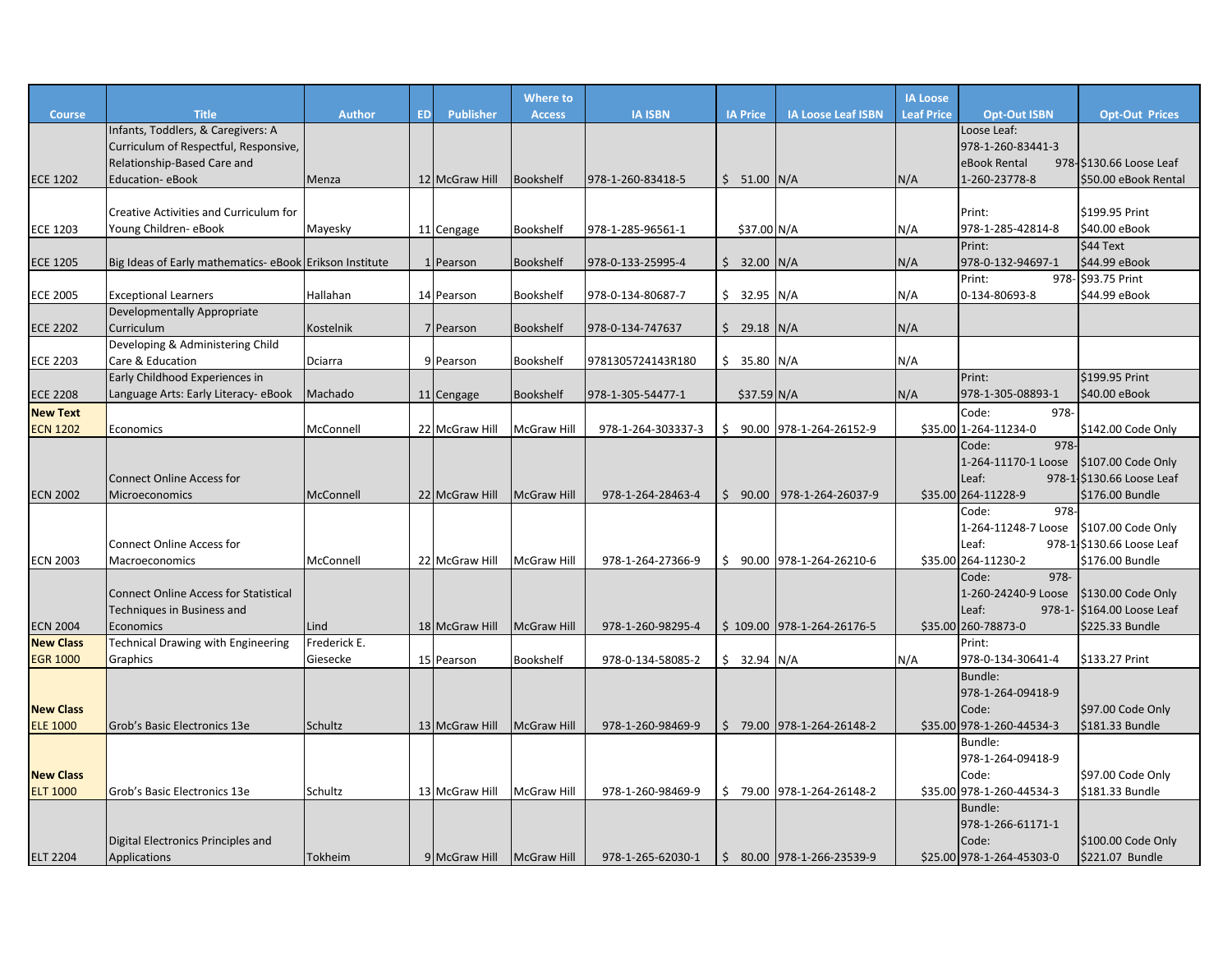|                  |                                            |                  |           |                  | <b>Where to</b>  |                                 |                 |                            | <b>IA Loose</b>   |                                        |                       |
|------------------|--------------------------------------------|------------------|-----------|------------------|------------------|---------------------------------|-----------------|----------------------------|-------------------|----------------------------------------|-----------------------|
| <b>Course</b>    | <b>Title</b>                               | <b>Author</b>    | <b>ED</b> | <b>Publisher</b> | <b>Access</b>    | <b>IA ISBN</b>                  | <b>IA Price</b> | <b>IA Loose Leaf ISBN</b>  | <b>Leaf Price</b> | <b>Opt-Out ISBN</b>                    | <b>Opt-Out Prices</b> |
|                  | Kimberly Radek Classes Only-               |                  |           |                  |                  |                                 |                 |                            |                   |                                        |                       |
| <b>New Class</b> | Successful College Writing with 2021       |                  |           |                  |                  |                                 |                 |                            |                   | eBook:                                 |                       |
| <b>ENG 1001</b>  | MLA Update                                 | McWhorter        |           | 8 MacMillan      | Bookshelf        | 978-1-319-45715-0               | $$41.00$ N/A    |                            | N/A               | 978-1-319-45713-6                      | \$48.99 eBook         |
| <b>New Class</b> | Lori Cinotte Classes Only- A Pocket        |                  |           |                  |                  |                                 |                 |                            |                   | eBook:                                 |                       |
| <b>ENG 1001</b>  | <b>Style Manual</b>                        | Hacker           |           | 9 MacMillan      | Bookshelf        | 978-1-319-32756-9               | $$17.00$ N/A    |                            | N/A               | 978-1-319-45556-9                      | \$19.99 eBook         |
|                  | Cinotte & Forst Only- Patterns for         |                  |           |                  |                  |                                 |                 |                            |                   |                                        |                       |
| <b>New Class</b> | College Writing with 2021 MLA              |                  |           |                  |                  |                                 |                 |                            |                   | eBook:                                 |                       |
| <b>ENG 1001</b>  | Update                                     | Kirszner         |           | 15 MacMillan     | Bookshelf        | 978-1-319-33019-4               | $$35.00$ N/A    |                            | N/A               | 978-1-319-45693-1                      | \$39.99 eBook         |
| <b>New Class</b> | Lori Cinotte Classes Only- A Pocket        |                  |           |                  |                  |                                 |                 |                            |                   | eBook:                                 |                       |
| <b>ENG 1002</b>  | <b>Style Manual</b>                        | Hacker           |           | 9 MacMillan      | Bookshelf        | 978-1-319-32756-9               | $$14.75$ N/A    |                            | N/A               | 978-1-319-45556-9                      | \$19.99 eBook         |
| <b>New Class</b> | Cinotte & Forst Only- The Norton           |                  |           |                  |                  |                                 |                 |                            |                   | Text:<br>978-0-393-88630-6             | \$95.00 Text          |
| <b>ENG 1002</b>  | Introduction to Literature                 | Mays             |           | 13 WW Norton     | Bookshelf        | 978-0-393-69117-7               | \$37.00 N/A     |                            | N/A               | Code:<br>978-                          | S53.32 REVEL Code     |
| <b>ENG 1205</b>  | <b>Workplace Communications- eBook</b>     | Searles          |           | 8 Pearson        | <b>Bookshelf</b> | 978-0-135-50311-8               | $$32.94$ N/A    |                            | N/A               | 0-135-164815                           | \$44.99 eBook         |
|                  |                                            |                  |           |                  |                  |                                 |                 |                            |                   |                                        |                       |
|                  | Writing that Works: Communicating          |                  |           |                  |                  |                                 |                 |                            |                   |                                        |                       |
| <b>ENG 2000</b>  | Effectively on the Job                     | Oliu             |           | 13 MacMillan     | Bookshelf        | 9781319234492R180               | $$41.73$ N/A    |                            | N/A               |                                        |                       |
|                  |                                            |                  |           |                  |                  |                                 |                 |                            |                   | 978-<br>Code:                          |                       |
|                  | <b>Connect Online Access for</b>           |                  |           |                  |                  |                                 |                 |                            |                   | 1-260-20391-2 Loose \$130.00 Code Only |                       |
|                  | <b>Foundations of Financial</b>            |                  |           |                  |                  |                                 |                 |                            |                   | Leaf:<br>$978 - 1 -$                   | \$164.00 Loose Leaf   |
| <b>FIN 1200</b>  | Management                                 | <b>Block</b>     |           | 17 McGraw Hill   |                  | McGraw Hill   978-1-260-55885-2 |                 | \$103.00 978-1-260-85492-3 |                   | \$25.00 260-46492-4                    | \$225.33 Bundle       |
|                  |                                            |                  |           |                  |                  |                                 |                 |                            |                   | Code:                                  | \$79.99 REVEL Code    |
| <b>FLM 2009</b>  | <b>Understanding Movies</b>                | Giannetti        |           | 14 Pearson       | Bookshelf        | 978-0-134-00252-1               | $$32.94$ N/A    |                            | N/A               | 978-0-134-00255-2                      | \$44.99 eBook         |
|                  |                                            |                  |           |                  |                  |                                 |                 |                            |                   |                                        |                       |
| <b>FLM 2009</b>  | The Norton Introduction to Literature Mays |                  |           | 13 WW Norton     | Bookshelf        | 978-0-393-69117-7               | $$37.06$ N/A    |                            | N/A               |                                        |                       |
|                  |                                            |                  |           |                  |                  |                                 |                 |                            |                   |                                        |                       |
| <b>FLM 2009</b>  | Game of Thrones                            | George RR Martin |           |                  | Bookshelf        | 978-0-555-89784-5               | \$<br>8.99 N/A  |                            | N/A               |                                        |                       |
|                  | Modified Matering Meteorology for          |                  |           |                  |                  |                                 |                 |                            |                   |                                        |                       |
|                  | The Atmosphere: An Introduction to         |                  |           |                  |                  |                                 |                 |                            |                   | Code:                                  |                       |
| GEG 1001         | Meteorology                                | Lutgens          |           | 14 Pearson       | Pearson          | 978-0-134-80110-0               | $$75.28$ N/A    |                            | N/A               | 978-0-134-0110-0                       | \$79.99 Code          |
|                  | Modified Matering Meteorology for          |                  |           |                  |                  |                                 |                 |                            |                   |                                        |                       |
|                  | The Cultural Landscape: An                 |                  |           |                  |                  |                                 |                 |                            |                   | Code:                                  |                       |
| GEG 1003         | Introduction to Human Geography            | Rubenstein       |           | 13 Pearson       | Pearson          | 978-0-135-20961-5               | $$75.28$ N/A    |                            | N/A               | 978-0-135-20962-2                      | \$79.99 Code          |
|                  |                                            |                  |           |                  |                  |                                 |                 |                            |                   |                                        |                       |
|                  | Modified Matering Meteorology for          |                  |           |                  |                  |                                 |                 |                            |                   |                                        |                       |
|                  | Diversity Amid Globalization: World        |                  |           |                  |                  |                                 |                 |                            |                   | Code:                                  |                       |
| GEG 1004         | Regions, Environment, Development          | Rowntree         |           | 7 Pearson        | Pearson          | 978-0-134-61078-8               | $$75.28$ N/A    |                            | N/A               | 978-0-321-96872-2                      | \$79.99 Code          |
|                  |                                            |                  |           |                  |                  |                                 |                 |                            |                   | Print:                                 |                       |
|                  |                                            |                  |           |                  |                  |                                 |                 |                            |                   | 978-1-138-05722-7                      |                       |
|                  |                                            |                  |           |                  |                  |                                 |                 |                            |                   | eBook:                                 | \$140.00 Print        |
| <b>GEL 1005</b>  | Natural Hazards                            | Keller           |           | 5 Routledge      | Bookshelf        | 9781351673709R180               | \$90.00 N/A     |                            | N/A               | 978-1-315-16429-8                      | \$112.00 eBook        |
|                  | Oceanography: An Invitation to             |                  |           |                  |                  |                                 |                 |                            |                   | 978-<br>Print:                         |                       |
| <b>GEL 1006</b>  | <b>Marine Science</b>                      | Garrison         |           | 10 Cengage       | <b>Bookshelf</b> | 9780357452844R180               | $$35.80$ N/A    |                            | N/A               | 0-357-45275-2                          | \$124.95 Print        |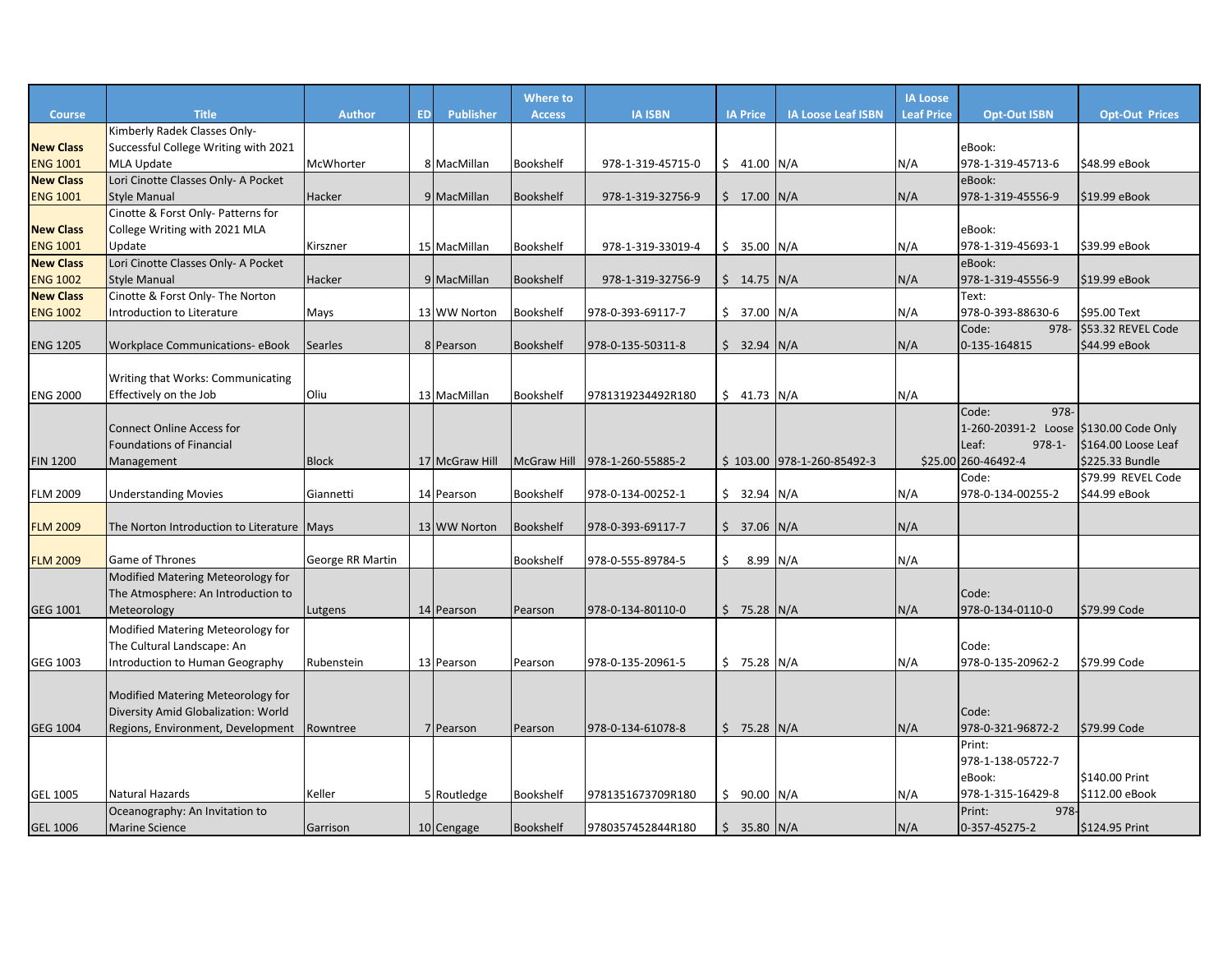|                  |                                             |                    |           |                  | Where to           |                    |                 |                            | <b>IA Loose</b>   |                           |                               |
|------------------|---------------------------------------------|--------------------|-----------|------------------|--------------------|--------------------|-----------------|----------------------------|-------------------|---------------------------|-------------------------------|
| <b>Course</b>    | <b>Title</b>                                | Author             | <b>ED</b> | <b>Publisher</b> | <b>Access</b>      | <b>IA ISBN</b>     | <b>IA Price</b> | <b>IA Loose Leaf ISBN</b>  | <b>Leaf Price</b> | <b>Opt-Out ISBN</b>       | <b>Opt-Out Prices</b>         |
| <b>New Class</b> | Introductino to Environmental               |                    |           |                  |                    |                    |                 |                            |                   | Loose Leaf:               |                               |
| <b>GEL 1007</b>  | Geology                                     | Keller             |           | 5 Pearson        | Bookshelf          | 978-0-321-94128-2  | $$29.18$ N/A    |                            | N/A               | 978-0-321-74194-3         | \$166.65 Loose Leaf           |
|                  |                                             |                    |           |                  |                    |                    |                 |                            |                   | 978-<br>Loose Leaf:       |                               |
| <b>GEL 1008</b>  | <b>Exploring Geology</b>                    | Reynolds           |           | 6 McGraw Hill    | <b>Bookshelf</b>   | 9781264889112R180  | $$55.00$ N/A    |                            | N/A               | 1-264-88852-8             | \$130.66 Print                |
|                  | GEN 2000: Women Through Cultures            |                    |           |                  |                    |                    |                 |                            |                   |                           |                               |
| <b>GEN 2000</b>  | and Centuries- eBook                        | Radek              |           | 1 XanEdu         | <b>Bookshelf</b>   | 853275 \$74.50 N/A |                 |                            | N/A               | N/A                       | N/A                           |
|                  |                                             |                    |           |                  |                    |                    |                 |                            |                   | Print:                    | 978-\$76.25 Print (Used)      |
| <b>GEN 2000</b>  | <b>The Gendered Society</b>                 | Kimmell            |           | 6 Oxford         | <b>Bookshelf</b>   | 978-0-190-26035-4  | $$41.36$ N/A    |                            | N/A               | 0-19-026031-6             | \$46.00 eBook                 |
| <b>GEN 2001</b>  | Women in Ancient Cultures                   | Radek              |           | XanEdu           | Bookshelf          | N/A                | $$115.75$ N/A   |                            | N/A               | N/A                       | N/A                           |
| <b>New Class</b> | Western Civilization: A Brief History,      |                    |           |                  |                    |                    |                 |                            |                   | Print:                    |                               |
| <b>HIS 1000</b>  | Volume 1: to 1715                           | Spielvogel         |           | 10 Cengage       | Bookshelf          | 978-0-357-390696   | \$37.00         | N/A                        | N/A               | 978-0-357-02673-1         | \$105.95 Print                |
| <b>New Class</b> | Western Civilization: A Brief History,      |                    |           |                  |                    |                    |                 |                            |                   | Print:                    |                               |
| <b>HIS 1001</b>  | Volume 2: Since 1500                        | Spielvogel         |           | 10 Cengage       | Bookshelf          | 978-0-357-390702   | \$37.00 N/A     |                            | N/A               | 978-0-357-02674-8         | \$105.95 Print                |
| <b>New Class</b> |                                             |                    |           |                  |                    |                    |                 |                            |                   | Print:                    |                               |
| <b>HIS 1006</b>  | From Slavery to Freedom                     | Franklin           |           | 10 McGraw Hill   | <b>Bookshelf</b>   | 978-1-259-95175-6  | \$50.00         | N/A                        | N/A               | 978-1-259-95173-2         | $$141.11$ Print               |
| <b>New Class</b> |                                             |                    |           |                  |                    |                    |                 |                            |                   | Rental Available in       |                               |
| <b>HIS 2001</b>  | Global Americans, Volume 2                  | Montoya            |           | 1 Cengage        | <b>Bookshelf</b>   | 978-1-337-51569-6  | \$41.00         | N/A                        | N/A               | store                     | \$48/\$28                     |
|                  |                                             |                    |           |                  |                    |                    |                 |                            |                   | Code:                     |                               |
|                  |                                             |                    |           |                  |                    |                    |                 |                            |                   | 978-1-260-58006-8         | \$80.00 Code Only             |
|                  | <b>Connect Online Access for Your</b>       |                    |           |                  |                    |                    |                 |                            |                   | Loose Leaf:               | \$97.33 Loose Leaf            |
| HPE 1003         | <b>Health Today</b>                         | Teague             |           | 8 McGraw Hill    | <b>McGraw Hill</b> | 978-1-260-98162-9  | \$              | 68.00 978-1-266-27580-7    |                   | \$25.00 978-1-260-58004-4 | \$139.41 Bundle               |
|                  | Media/Impact: An Introduction to            |                    |           |                  |                    |                    |                 |                            |                   | Print:                    | \$149.95 Print                |
| JRN 1001         | Mass Media-eBook                            | Biagi              |           | 12 Cengage       | Bookshelf          | 978-1-305-53991-4  | \$26.00 N/A     |                            | N/A               | 978-1-305-58098-2         | \$40.00 eBook                 |
|                  |                                             |                    |           |                  |                    |                    |                 |                            |                   |                           |                               |
|                  | Telling the Story: The Convergence of       |                    |           | Bedford/St.      |                    |                    |                 |                            |                   | Print:                    |                               |
| <b>JRN 1002</b>  | Print, Broadcast and Online Media           | The Missouri Group |           | 5 Martins        | <b>Bookshelf</b>   | 978-1-457-62971-6  | \$ 43.47 N/A    |                            | N/A               | 978-1-457-60911-4         | \$113.39 Print                |
|                  |                                             |                    |           |                  |                    |                    |                 |                            |                   | Code:                     |                               |
|                  |                                             |                    |           |                  |                    |                    |                 |                            |                   | 978-1-260-68156-7         | \$125.00 Code Only            |
|                  | <b>Connect Online Access for Essentials</b> |                    |           |                  |                    |                    |                 |                            |                   | Loose Leaf:               | \$130.66 Loose Leaf           |
| MGT 2010         | of Contemporary Management                  | Jones              |           | 9 McGraw Hill    | <b>McGraw Hill</b> | 978-1-260-98466-8  |                 | \$100.00 978-1-264-26113-0 |                   | \$25.00 978-1-260-68157-4 | \$200.00 Bundle               |
| <b>New Class</b> |                                             |                    |           |                  |                    |                    |                 |                            |                   | Loose Leaf:               |                               |
| <b>MKT 2210</b>  | <b>Contemporary Advertising</b>             | Arens              |           | 16 McGraw Hill   | <b>Bookshelf</b>   | 978-1-260-73541-3  | $$45.88$ N/A    |                            | N/A               | 978-1-264-02071-3         | \$100.80 Loose Leaf           |
|                  |                                             |                    |           |                  |                    |                    |                 |                            |                   | 978-<br>Code:             |                               |
| MTH 0910         | <b>ALEKS Developmental Mathematics</b>      | Miller             |           | 1 McGraw Hill    | McGraw Hill        | 978-1-260-61854-9  |                 | $$89.00$ 978-1-264-43120-5 |                   | \$35.00 1-260-18939-1     | \$96.00 Code Only             |
|                  |                                             |                    |           |                  |                    |                    |                 |                            |                   | 978-<br>Code:             |                               |
| MTH 0920         | <b>ALEKS Developmental Mathematics</b>      | Miller             |           | 1 McGraw Hill    | <b>McGraw Hill</b> | 978-1-260-61854-9  | \$89.00         | 978-1-264-43120-5          |                   | \$35.00 1-260-18939-1     | \$96.00 Code Only             |
|                  |                                             |                    |           |                  |                    |                    |                 |                            |                   | Code:                     |                               |
|                  | MyLab Math With Pearson ETEXT For           |                    |           |                  |                    |                    |                 |                            |                   | 978-0-135-96184-1         | \$86.65- Code Only            |
|                  | Thinking Mathematically-- 18 Week           |                    |           |                  |                    |                    |                 |                            |                   | Bundle:                   | 978-0- \$170.67- Loose Leaf + |
| MTH 1000         | Access                                      | Blitzer            |           | 7 Pearson        | Pearson            | 978-0-135-90357-5  |                 | $$62.35$ 978-0-134-68651-6 |                   | \$37.50 135-16745-8       | Code                          |
|                  |                                             |                    |           |                  |                    |                    |                 |                            |                   | $978 - 0$<br>Code:        |                               |
|                  |                                             |                    |           |                  |                    |                    |                 |                            |                   | 137-423361 Loose          |                               |
|                  | MyLab Math With Pearson ETEXT For           |                    |           |                  |                    |                    |                 |                            |                   | Leaf Book:                | \$86.65 Code Only             |
| MTH 1003         | College Algebra -- 18 Week Access           | <b>Blitzer</b>     |           | 8 Pearson        | Pearson            | 978-0-136-97061-3  |                 | $$62.35$ 978-0-136-97056-9 |                   | \$37.50 Text Unavailable  | <b>Text Unavailable</b>       |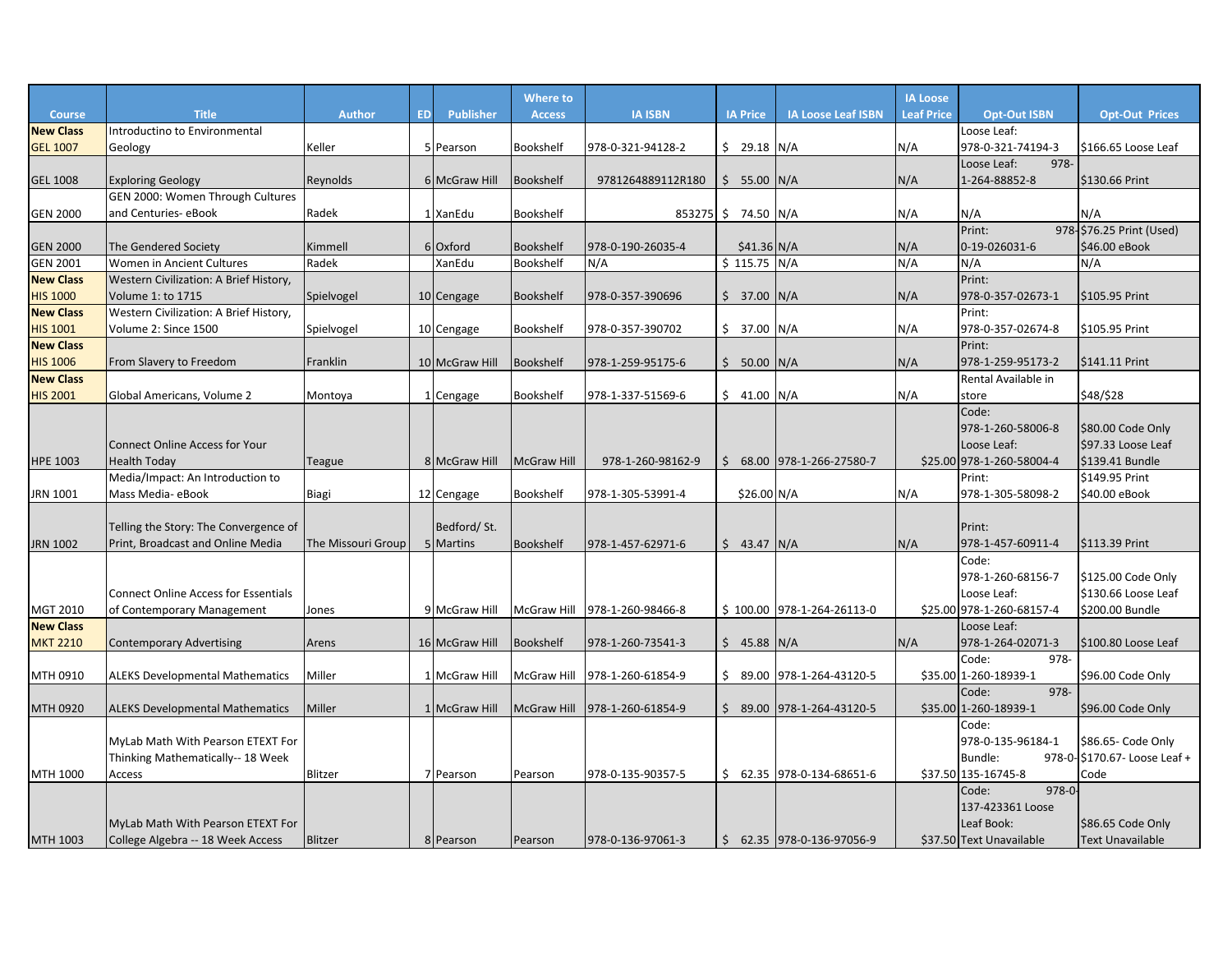|                       |                                                                       |                |           |                  | Where to         |                   |                 |                            | <b>IA Loose</b>   |                                    |                                          |
|-----------------------|-----------------------------------------------------------------------|----------------|-----------|------------------|------------------|-------------------|-----------------|----------------------------|-------------------|------------------------------------|------------------------------------------|
| <b>Course</b>         | <b>Title</b>                                                          | <b>Author</b>  | <b>ED</b> | <b>Publisher</b> | <b>Access</b>    | <b>IA ISBN</b>    | <b>IA Price</b> | <b>IA Loose Leaf ISBN</b>  | <b>Leaf Price</b> | <b>Opt-Out ISBN</b>                | <b>Opt-Out Prices</b>                    |
|                       |                                                                       |                |           |                  |                  |                   |                 |                            |                   | Code:                              |                                          |
|                       |                                                                       |                |           |                  |                  |                   |                 |                            |                   | 978-0-134-47431-1                  |                                          |
|                       | MyLab Math With Pearson ETEXT For                                     |                |           |                  |                  |                   |                 |                            |                   | Loose Leaf Book:                   | \$126.65 Code Only                       |
| MTH 1004              | Trigonometry -- 18 Week Access                                        | Blitzer        |           | 2 Pearson        | Pearson          | 978-0-135-90228-8 |                 | $$62.35$ 978-0-134-31513-3 |                   | \$37.50 978-0-134-46765-8          | \$166.65 Loose Leaf                      |
|                       |                                                                       |                |           |                  |                  |                   |                 |                            |                   | 978-<br>Code:                      |                                          |
|                       |                                                                       |                |           |                  |                  |                   |                 |                            |                   | 0-135-92489-1 Loose                |                                          |
|                       | MyLab Math With Pearson ETEXT For                                     |                |           |                  |                  |                   |                 |                            |                   | Leaf Book:                         | \$69.99 Code Only                        |
| MTH 1004              | Trigonometry -- 18 Week Access                                        | Lial           |           | 12 Pearson       | Pearson          | 978-0-135-924136  |                 | \$ 62.35 978-0-135-92467-9 |                   | \$37.50 Text Unavailable           | <b>Text Unavailable</b>                  |
|                       |                                                                       |                |           |                  |                  |                   |                 |                            |                   | Code:<br>978-0-137-321988          |                                          |
|                       | MyLab Math With Pearson ETEXT For                                     |                |           |                  |                  |                   |                 |                            |                   | Loose Leaf Book:                   |                                          |
| MTH 1005              | PreCalculus -- 18 Week Access                                         | <b>Blitzer</b> |           | 7 Pearson        | Pearson          | 978-0-137-32168-1 |                 | $$62.35$ 978-0-137-32185-8 |                   | \$37.50 Text Unavailable           | \$86.65 Code Only                        |
|                       |                                                                       |                |           |                  |                  |                   |                 |                            |                   |                                    |                                          |
|                       |                                                                       |                |           |                  |                  |                   |                 |                            |                   |                                    |                                          |
|                       | MyLab Math With Pearson ETEXT For<br>Finite Mathematics For Business, |                |           |                  |                  |                   |                 |                            |                   | Code:<br>978-0-135-98824-4         |                                          |
|                       | Economics, Life Sciences, And Social                                  |                |           |                  |                  |                   |                 |                            |                   | Loose Leaf Book:                   |                                          |
| MTH 1006              | Science-- 18 Month Access                                             | <b>Barnett</b> |           | 14 Pearson       | Pearson          | 978-0-134-88041-9 |                 | $$62.35$ 978-0-134-67795-8 |                   | \$37.50 978-0-134-67795-8          | \$86.65 Code Only<br>\$146.65 Loose Leaf |
|                       |                                                                       |                |           |                  |                  |                   |                 |                            |                   |                                    |                                          |
|                       | MyLab Math With Pearson ETEXT For                                     |                |           |                  |                  |                   |                 | *Available for special     |                   |                                    |                                          |
|                       | Calculus for Business, Economics, Life                                |                |           |                  |                  |                   |                 | order. Contact the         |                   |                                    |                                          |
|                       | Sciences, and Social Sciences, (18<br>WEEKS)                          |                |           |                  |                  | 978-0-135-90389-6 |                 | bookstore for more         |                   | Code:<br>\$37.50 978-0-135-90386-5 |                                          |
| MTH 1007              |                                                                       | <b>Barnett</b> |           | 14 Pearson       | Pearson          |                   | \$62.35         | details.                   |                   | 978-<br>Code:                      | \$93.32 Code Only                        |
|                       | MyLab Statistics with Pearson eText                                   |                |           |                  |                  |                   |                 |                            |                   | 0-135-78012-1 Loose                |                                          |
|                       | for Statistics: Informed Decisions                                    |                |           |                  |                  |                   |                 |                            |                   | Leaf Book:                         |                                          |
| MTH 1008              | Using Data-, (18 WEEKS)                                               | Sullivan       |           | 6 Pearson        | Pearson          | 978-0-135-78027-5 |                 | $$75.28$ 978-0-135-83769-6 |                   | \$37.50 Text Unavailable           | \$86.65 Code Only                        |
|                       | MyLab Math With Pearson ETEXT For                                     |                |           |                  |                  |                   |                 |                            |                   | Code:                              |                                          |
|                       | <b>Mathematical Reasoning For</b>                                     |                |           |                  |                  |                   |                 |                            |                   | 978-0-135-96198-8                  |                                          |
|                       | Elementary Teachers - MEDIA                                           |                |           |                  |                  |                   |                 |                            |                   | Loose Leaf Book:                   | \$86.65 Code Only                        |
| MTH 1009              | <b>UPDATE -- 18 Week Access</b>                                       | Long           |           | 7 Pearson        | Pearson          | 978-0-135-90365-0 |                 | $$65.87$ 978-0-134-75782-7 |                   | \$37.50 978-0-134-75782-7          | \$140.00 Loose Leaf                      |
|                       | MyLab Math With Pearson ETEXT For                                     |                |           |                  |                  |                   |                 |                            |                   | 978-<br>Code:                      |                                          |
|                       | Mathematical Reasoning For                                            |                |           |                  |                  |                   |                 |                            |                   | 0-135-96198-8                      |                                          |
|                       | Elementary Teachers - MEDIA                                           |                |           |                  |                  |                   |                 |                            |                   | Loose Leaf Book:                   | \$86.65 Code Only                        |
| MTH 1010              | <b>UPDATE -- 18 Week Access</b>                                       | Long           |           | 7 Pearson        | Pearson          | 978-0-135-90365-0 |                 | $$65.87$ 978-0-134-75782-7 |                   | \$37.50 978-0-134-75782-7          | \$140.00 Loose Leaf                      |
|                       |                                                                       |                |           |                  |                  |                   |                 |                            |                   | 978-<br>Code:                      |                                          |
|                       | MyLab Math With Pearson ETEXT For                                     |                |           |                  |                  |                   |                 |                            |                   | 0-135-96328-9                      |                                          |
|                       | <b>College Mathematics For Trades And</b>                             |                |           |                  |                  |                   |                 |                            |                   | Loose Leaf Book:                   | \$86.65 Code Only                        |
| MTH 1206              | Technologies -- 18 Week Access                                        | Cleaves        |           | 10 Pearson       | Pearson          | 978-0-135-90198-4 |                 | \$65.87 978-0-134-69033-9  |                   | \$37.50 978-0-134-69033-9          | \$160.00 Loose Leaf                      |
|                       |                                                                       |                |           |                  |                  |                   |                 |                            |                   | Code:                              |                                          |
|                       |                                                                       |                |           |                  |                  |                   |                 |                            |                   | 978-0-137-61615-2                  |                                          |
| <b>Starts Fall 22</b> |                                                                       |                |           |                  |                  |                   |                 |                            |                   | Text:                              | \$74.99 Cody Only                        |
| <b>MTH 2001</b>       | Calculus                                                              | Thomas         |           | 15 Pearson       | Pearson          | 978-0-137-61578-0 |                 | $$62.35$ 978-0-137-61565-0 |                   | \$37.50 978-0-13761558-2           | \$74.99 Text Only                        |
|                       |                                                                       |                |           |                  |                  |                   |                 |                            |                   |                                    |                                          |
| <b>New Class</b>      |                                                                       |                |           |                  |                  |                   |                 |                            |                   |                                    |                                          |
| *Online Only          |                                                                       |                |           |                  |                  |                   |                 |                            |                   | Loose Leaf:                        |                                          |
| <b>MUS 1000</b>       | Music: An Appreciation                                                | Kamien         |           | 13 McGraw Hill   | <b>Bookshelf</b> | 978-1-260-97413-3 |                 | $$55.00$ 978-1-266-24081-2 |                   | \$25.00 978-1-260-86807-4          | \$130.67 Loose Leaf                      |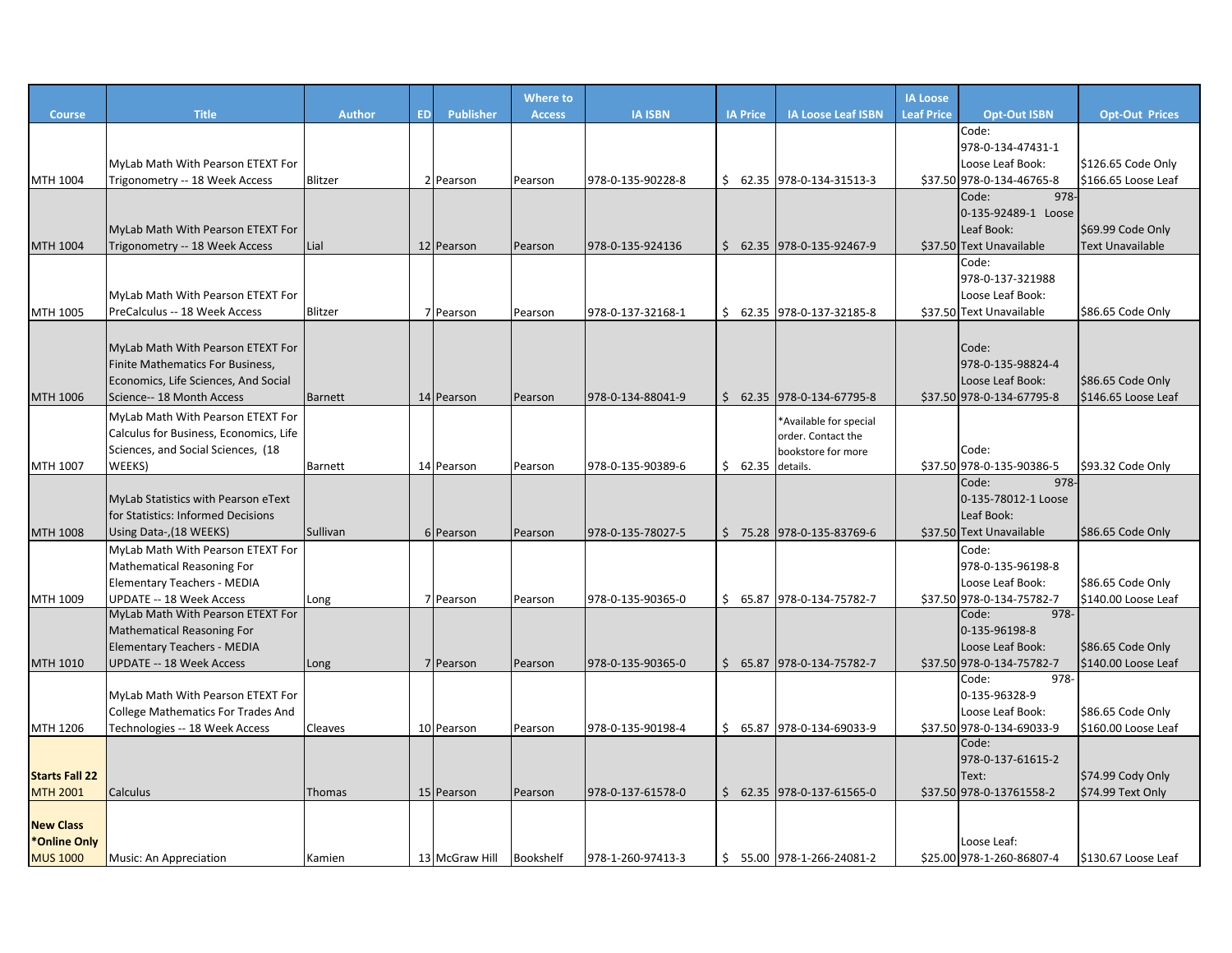|                                          |                                                                                    |                      |           |                          | <b>Where to</b>                             |                               |                 |                             | <b>IA Loose</b>   |                                                                                        |                                                             |
|------------------------------------------|------------------------------------------------------------------------------------|----------------------|-----------|--------------------------|---------------------------------------------|-------------------------------|-----------------|-----------------------------|-------------------|----------------------------------------------------------------------------------------|-------------------------------------------------------------|
| <b>Course</b>                            | <b>Title</b>                                                                       | <b>Author</b>        | <b>ED</b> | Publisher                | <b>Access</b>                               | <b>IA ISBN</b>                | <b>IA Price</b> | <b>IA Loose Leaf ISBN</b>   | <b>Leaf Price</b> | <b>Opt-Out ISBN</b>                                                                    | <b>Opt-Out Prices</b>                                       |
| <b>PHY 2003</b>                          | Modified Mastering Physics for<br>CoLoose Leafege Physics: A Strategic<br>Approach | Knight               |           | 4 Pearson                | Pearson                                     | 978-0-134-72474-4             |                 | $$105.88$ 978-0-134-70050-2 |                   | 978-<br>Code:<br>\$45.00 0-134-71191-1                                                 | \$339.99 Code Only                                          |
| <b>PHY 2004</b>                          | Modified Mastering Physics for<br>CoLoose Leafege Physics: A Strategic<br>Approach | Knight               |           | 4 Pearson                | Pearson                                     | 978-0-134-72474-4             |                 | \$105.88 978-0-134-70050-2  |                   | 978-<br>Code:<br>\$45.00 0-134-71191-1                                                 | \$339.99 Code Only                                          |
| <b>Starts Fall 22</b>                    | International Politics: Power and                                                  |                      |           |                          |                                             |                               |                 |                             |                   | Print:                                                                                 |                                                             |
| <b>PSI 2000</b>                          | Purpose in Global Affairs                                                          | D'Anieri             |           | 4 Cengage                | <b>Bookshelf</b>                            | 9780357136270R180             | $$50.00$ N/A    |                             | N/A               | 978-1-305-63008-6                                                                      | \$164.95 Print                                              |
| PSY 1000                                 | Connect Online Access for The<br>Science of Psychology                             | King                 |           | 5 McGraw Hill            |                                             | McGraw Hill 978-1-260-98392-0 |                 | \$75.00 978-1-264-11760-4   |                   | Code:<br>978-1-260-50057-8<br>Loose Leaf:<br>\$25.00 978-1-260-04171-2                 | \$90.00 Code Only<br>\$164.00 Loose Leaf<br>\$172.00 Bundle |
| <b>PSY 2000</b>                          | Theories of Personalities- eBook                                                   | Feist                |           | 10 McGraw Hill           | <b>Bookshelf</b>                            | 978-1-260-97410-2             |                 | $$45.88$ 978-1-264-26050-8  |                   | Loose Leaf:<br>978-1-260-83862-6<br>eBook Rental:<br>\$25.00 1-260-17576-9             | 978- \$130.66 Loose Leaf<br>\$50.00 eBook Rental            |
| <b>Starts Fall 22</b><br><b>PSY 2001</b> | <b>Connect Online Access for: Child</b>                                            | Martorell            |           | 3 McGraw Hill            | <b>McGraw Hill</b>                          | 978-1-265-92043-2             |                 | \$76.00 978-1-265-60160-7   |                   | Bundle:<br>978-1-266-29058-9<br>Code:<br>\$25.00 978-1-264-46125-7                     | \$153.33 Bundle<br>\$90.00 Code Only                        |
| <b>PSY 2004</b>                          | <b>REVEL for Social Psychology</b>                                                 | Aronson              |           | 11 Pearson               | Pearson                                     | 978-0-134-82327-0             | \$64.74         | N/A                         | N/A               | Code:<br>978-0-137-63361-6                                                             | \$93.32 Code                                                |
| <b>Starts Fall 22</b>                    |                                                                                    |                      |           |                          |                                             |                               |                 |                             |                   | Print:                                                                                 |                                                             |
| <b>PSY 2005</b>                          | Our Sexuality                                                                      | Crooks               |           | 14 Cengage               | Bookshelf                                   | 978-0-357-36075-0             | \$40.00         | N/A                         | N/A               | 978-0-357-36075-0                                                                      | \$263.95 Print                                              |
| <b>PSY 2006</b>                          | <b>Connect Online Access for Abnormal</b><br>Psychology                            | Nolen-Hoeksema       |           | 8 McGraw Hill            | <b>McGraw Hill</b>                          | 978-1-260-82695-1             |                 | $$77.00$ 978-1-260-93379-6  |                   | Code:<br>978-<br>1-260-42609-0 Loose \$90.00 Code Only<br>Leaf:<br>\$30.00 260-08046-9 | 978-1- \$130.66 Loose Leaf<br>\$153.34 Bundle               |
| <b>New Class</b><br><b>RED 0800</b>      | Ten Steps to Building College Reading<br>Skills- Ten Steps Plus Bundle             | Langan               |           | Townsend<br>6 Press      | Bookshelf &<br>Townsend<br>Press            | 978-1-591-94580-2             | $$30.50$ N/A    |                             | N/A               | Bundle:<br>978-1-591-94481-2                                                           | \$43.75 Bundle                                              |
| <b>New Class</b><br><b>RED 0900</b>      | Ten Steps to Improving College<br>Reading Skills- Ten Steps Plus Bundle            | Langan               |           | Townsend<br>7 Press      | <b>Bookshelf &amp;</b><br>Townsend<br>Press | 978-1-591-94581-9             | \$30.50         | N/A                         | N/A               | <b>Bundle:</b><br>978-1-591-94569-7                                                    | \$43.75 Bundle                                              |
| <b>SFC 1000</b>                          | On Course Study Skills Plus                                                        | Downing              |           | 3 Cengage                | Bookshelf                                   | 978-1-337-64578-2             | \$28.20         | N/A                         | N/A               | eBook:<br>978-1-305-85482-6                                                            | \$41.99 eBook                                               |
|                                          |                                                                                    |                      |           |                          |                                             |                               |                 |                             |                   | Print:                                                                                 |                                                             |
| <b>SOC 1000</b>                          | Introduction to Sociology                                                          | Giddens              |           | 12 W.W. Norton Bookshelf |                                             | 978-0-393-53801-4             | \$39.00         | N/A                         | N/A               | 978-0-393-53802-1                                                                      | \$66.25 Print                                               |
|                                          |                                                                                    |                      |           |                          |                                             |                               |                 |                             |                   | Code:                                                                                  |                                                             |
| SPH 1001                                 | <b>Mastering Public Speaking</b>                                                   | Grice                |           | 11 Pearson               | Bookshelf                                   | 978-0-134-62341-2             | \$32.94         | 978-0-134-62343-6           |                   | \$20.00 978-0-137-63361-6                                                              | \$69.99 REVEL Code                                          |
|                                          | <b>Experiencing Intercultural</b>                                                  |                      |           |                          |                                             |                               |                 |                             |                   | Loose Leaf:                                                                            |                                                             |
| SPH 1003                                 | Communication: An Introduction                                                     | <b>Judith Martin</b> |           | 7 McGraw Hill            | <b>Bookshelf</b>                            | 9781264177646R1825            | \$54.00         | N/A                         | N/A               | 978-1-266-34420-6                                                                      | \$105.84 Loose Leaf                                         |
| SPH 1204                                 | Communicating at Work                                                              | Adler                |           | 12 McGraw Hill           | Bookshelf                                   | 9781260154030R180             | \$<br>32.94     | N/A                         | N/A               |                                                                                        |                                                             |